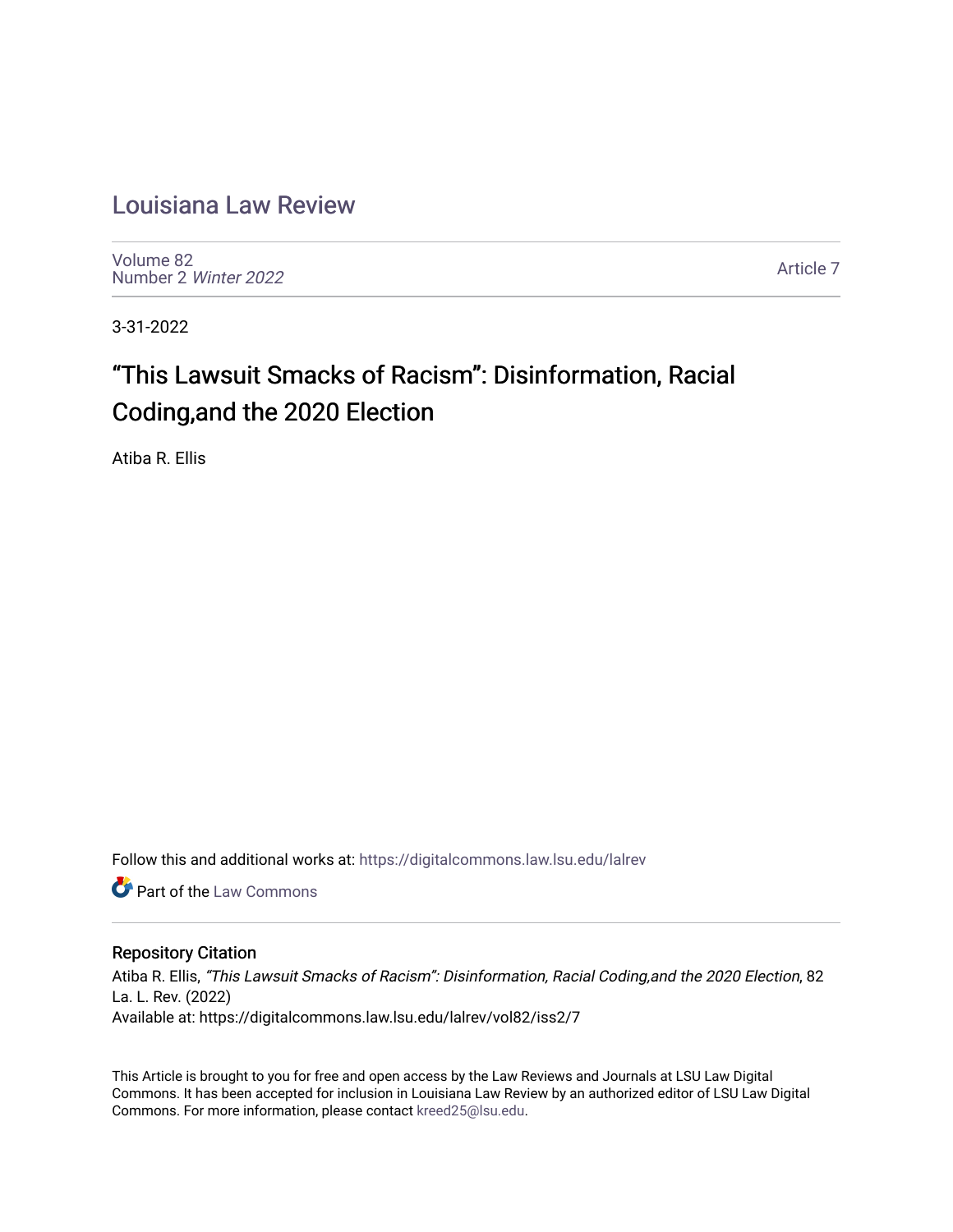# **"This Lawsuit Smacks of Racism": Disinformation, Racial Coding, and the 2020 Election**

*Atiba R. Ellis*\*

## TABLE OF CONTENTS

| L.       | Litigation, Insurrection, and the Epistemic                                                                                        |  |
|----------|------------------------------------------------------------------------------------------------------------------------------------|--|
| II.      |                                                                                                                                    |  |
| Ш.       | Heuristics for Understanding the Rhetoric of Race<br>1.<br>2 <sup>1</sup><br>3.<br>4.<br>5.<br>The 2020 Election Through the<br>6. |  |
| $IV_{-}$ | Remedies and Racial Realism:                                                                                                       |  |

# I. LITIGATION, INSURRECTION, AND THE EPISTEMIC CRISIS OF VOTER FRAUD

An epistemic crisis—a crisis of knowledge on which we make our decisions in the world<sup>1</sup>—threatened the legitimacy of the 2020 presidential

Copyright 2022, by ATIBA R. ELLIS.

Professor of Law, Marquette University Law School. The author wishes to extend his thanks to the editors of the *Louisiana Law Review* for the invitation to participate in this symposium and for their collaboration and patience in the publication of this Essay. The author also wishes to thank Professors Ray Diamond and Missy Lonegrass for their encouragement and support of this work. The author also wishes to acknowledge the support of the Marquette University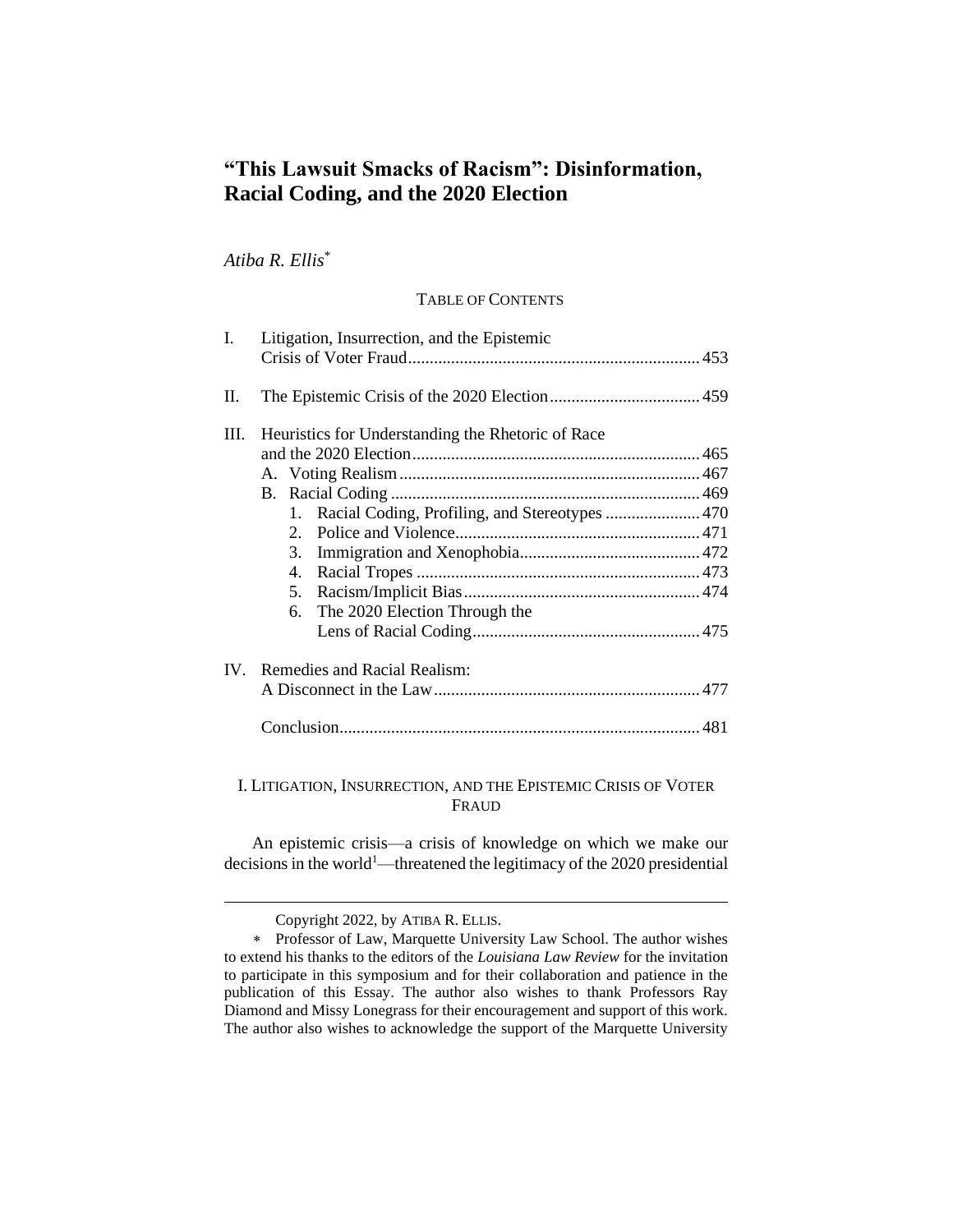election, and the results of this crisis are yet to be fully known. The root of this crisis is the belief in the existence of unfounded claims of fraud, conspiracies, and corruption as clear and present threats to the American democratic process. This particular conspiracy theory supposes that rampant fraud by voters, election administrators, builders of voting machines, and others all coincided to somehow "steal" the 2020 election from now former President Donald J. Trump.

This belief—which is what it is, given that there is no evidence to support these claims—has served to substantiate pre- and post-election litigation around varied issues concerning the administration of elections (in a patent effort to overturn the election), as well as to question the validity of the election itself. Moreover, and maybe most importantly, the belief around the so-called "Big Steal"<sup>2</sup> lead to a protest at the United States Capitol on January 6, 2021, the date required by the U.S. Constitution for Congress to certify the outcome of the Electoral College. This protest turned into a riot, which this Essay will refer to as the "Capitol

Law School Research Fund for the writing of this Essay. And the author wishes to acknowledge the excellent research assistance of Ruby De Leon, Oniqua Wright, and Monika Allis. All errors and omissions are the responsibility of the author. Feedback is welcome at atiba.ellis@marquette.edu.

<sup>1.</sup> As I noted in *Voter Fraud as an Epistemic Crisis for the Right to Vote*, an "epistemic crisis" is an emergency that concerns the way we know about facts in the world. Atiba R. Ellis, *Voter Fraud as an Epistemic Crisis for the Right to Vote*, 71 MERCER L. REV. 757, 759 n.9 (2020) [hereinafter Ellis, *Voter Fraud as an Epistemic Crisis*]. In particular, it relates to a crisis in the way that communities or societies come to know information. The epistemic crisis posed by the 2020 presidential election—which led one part of American society to accept the result and another part of American society, based on the belief of rampant voter fraud, to engage in insurrection in an apparent effort to overthrow the election—will be the specific epistemic crisis this Essay will engage.

<sup>2.</sup> The slogan "Stop the steal" was the marquee name for what Trump supporters who claimed there was election fraud supposed was going on. It was, in effect, a rallying cry to impose their belief that the election was somehow being usurped and thus action was necessary to intervene. *See, e.g.*, Marianna Spring, *'Stop the steal': The deep roots of Trump's 'voter fraud' strategy*,*'* BBC (Nov. 23, 2020), https://www.bbc.com/news/blogs-trending-55009950 [https://perma.cc/D7 YU-UWMF] (describing the origins of the #StopTheSteal hashtag).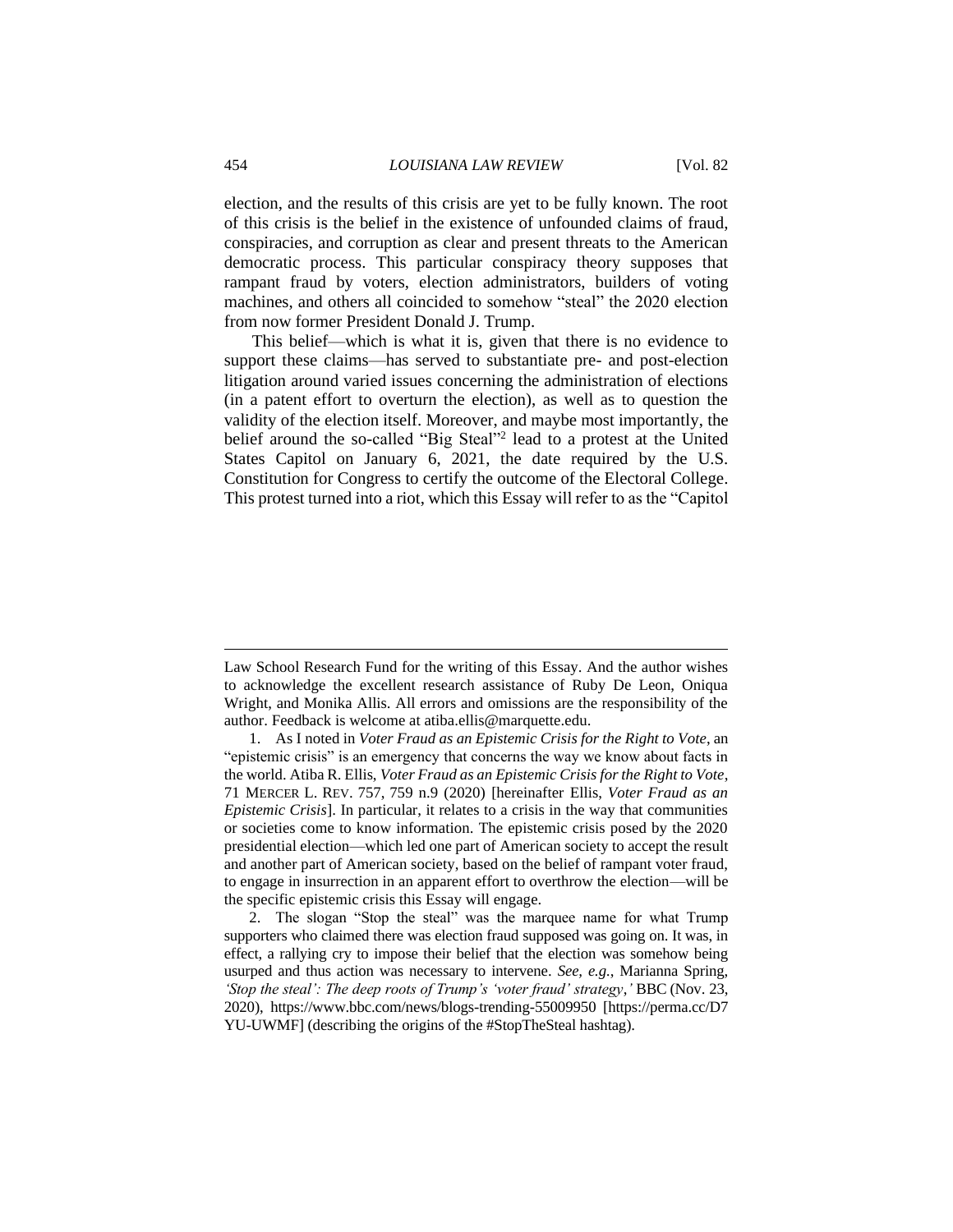Insurrection."<sup>3</sup> To the date of the drafting of this Essay, the Capitol Insurrection has led to over 500 criminal charges.<sup>4</sup>

Regardless of his culpability for the Capitol Insurrection,<sup>5</sup> it is clear that former President Trump fueled this broad propaganda attack on the legitimacy of the 2020 vote. He repeatedly and without basis attacked the credibility of the electoral process throughout the 2020 election campaign.<sup>6</sup> He specifically attacked mail-in voting despite the evidence of it being a sound, effective mechanism for casting votes, particularly in light of the COVID-19 pandemic that was and still is ravaging the United States, and, as of the time of this writing, has infected over 53 million people and inflicted over 820,000 deaths in the United States. <sup>7</sup> He, his agents, and his allies litigated the results of the 2020 election at length, and this litigation was largely based on the aforementioned baseless belief of a vast conspiracy regarding voter fraud.

But was this conduct—by President Trump, by those who brought the varied and different forms of electoral litigation, by the perpetrators of the Capitol Insurrection—racist? And if it was, should there be a remedy

4. *See* Madison Hall et al., *726 people have been charged in the Capitol insurrection so far. This searchable table shows them all*, INSIDER https://www.insider.com/all-the-us-capitol-pro-trump-riot-arrests-chargesnames-2021-1 [https://perma.cc/DT2Z-2N4Y] (last updated Dec. 14, 2021).

5. Subsequent to the events of January 6, 2021, President Trump was impeached and tried for the high crime of inciting the Capitol Insurrectionists to act. *See* H.R. Res. 24, 117th Cong. (2021) (enacted) (alleging that President Trump's statements to the crowd gathered at the Capitol incited them to "unlawfully breach[] and vandalize[] the Capitol" with the objective to interfere with the Joint Session of Congress's duty to certify the Electoral College). The U.S. Senate failed to convict President Trump of this charge. *See* Roll Call Vote on H.R. Res. 24, U.S. SENATE ARCHIVES, https://www.senate.gov/legislative/LIS/roll call lists/roll call vote cfm.cfm?congress=117&session=1&vote=00059 [https://perma.cc/9X8K-6356] (last accessed Dec. 31, 2021).

6. *Infra* Part II.

7. *COVID Data Tracker*, CENTERS FOR DISEASE CONTROL & PREVENTION, https://covid.cdc.gov/covid-data-tracker/#datatracker-home [https://perma.cc/9E4 M-X97W] (last accessed Dec. 31, 2021).

<sup>3.</sup> As an effort to usurp the lawfully elected government of the United States from engaging in the task of completing the legally required transfer of power, the actions undertaken by the Trump supporters on January 6, 2021, at the United States Capitol amount to an attempt at insurrection, that is, "an act or instance of revolting against civil authority or an established government." *See* Insurrection, MERRIAM-WEBSTER, https://www.merriam-webster.com/dictionary/insurrection #synonyms [https://perma.cc/M2KH-Z7KP] (last accessed June 22, 2021); *cf.* 18 U.S.C. § 2383 (defining criminal penalties for rebellion and insurrection in the United States Code).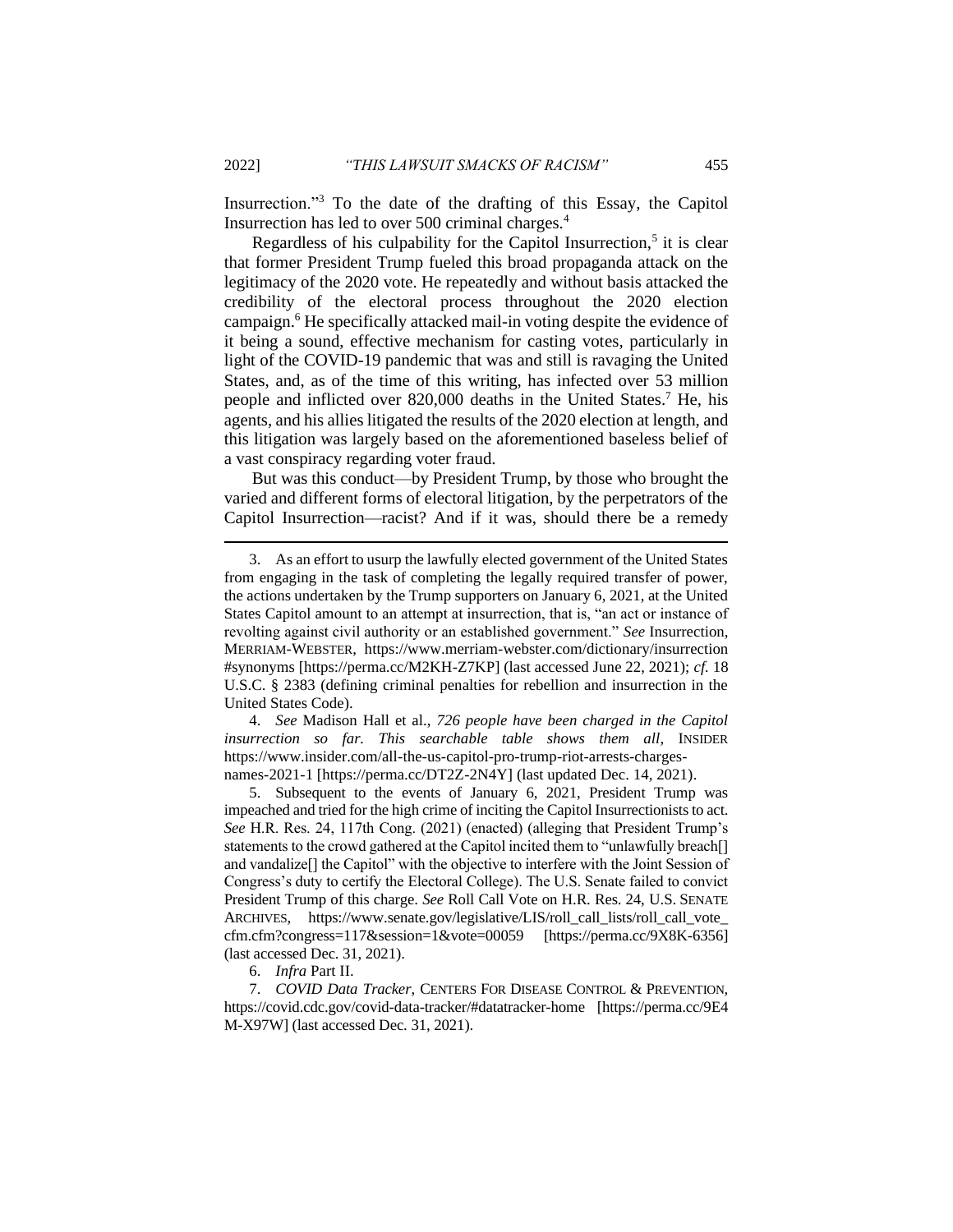under federal or state election law for this type of expressive racist conduct that was clearly directed at interfering with an election, even if it did not affect the result of said election?<sup>8</sup>

This Essay seeks to pose this question and to suggest that our way of thinking about racist conduct within the context of the law of democracy is ill suited to the twenty-first century's problems of race and democracy. Indeed, the problem this Essay seeks to expose is really several interrelated problems. As I suggested at the outset, the problem we confront is one of an epistemic crisis regarding how we think about the right to vote. $9$  In this sense, the propaganda around the "reality" of voter fraud serves as a heuristic for understanding, among other things, the validity of the political process. This is an important lesson in and of itself about the events that led to the Capitol Insurrection and its aftermath.

But it also asks questions about how we know and understand racist conduct and its effects within the context of the administration of the political process. The aforementioned rhetoric and litigation were directed at states and particularly cities where the voting strength of people of color

9. Ellis, *Voter Fraud as Epistemic Crisis*, *supra* note 1.

<sup>8.</sup> This is to distinguish the type of conduct we saw in the 2020 presidential election from the direct forms of election interference and forms of vote denial and dilution already outlawed by the Voting Rights Act of 1965, Pub. L. No. 89- 110, 79 Stat. 437 (codified as amended in scattered sections of 52 U.S.C.). While I explain the major principles of the Voting Rights Act of 1965 below, I note here that as part of its scheme to eliminate racial discrimination in voting, Section 11(b) of the Voting Rights Act outlaws acts of intimidation, threat, or coercion in federal elections that are intended to deny voters their voting rights or to coerce them into casting a particular vote against their will. *See* 52 U.S.C. § 10307(b). Sections 12(a) and 12(c) of the Voting Rights Act make it a crime to knowingly engage in conduct meant to deny an individual their voting rights or to engage in a conspiracy to interfere with voting rights. 52 U.S.C. § 10138(a), (c). These laws were designed to address the larger problem of terroristic violence intended to intimidate voters of color from participating in elections. However, notwithstanding one notable exception that I will discuss below, no participant in the litigation and campaigning around the aftermath of the 2020 election has alleged that the Trump Campaign's conduct amounted to coercion under Section 11(b) or criminal activity under Section 12. Thus, the question of this Essay is whether the *expressive harms* created by this course of conduct—but arguably not reachable under the Voting Rights Act and other statutes—should be sanctioned or shamed in a palpable way to protect the greater integrity of American democracy. This implicates questions of how we conceptualize free expression and its interrelationship with the idea of political equality, as well as the interaction of race, disinformation, and American democracy. Although it will discuss voter intimidation as currently conceived, the larger goal of this Essay seeks to address these larger conceptual issues.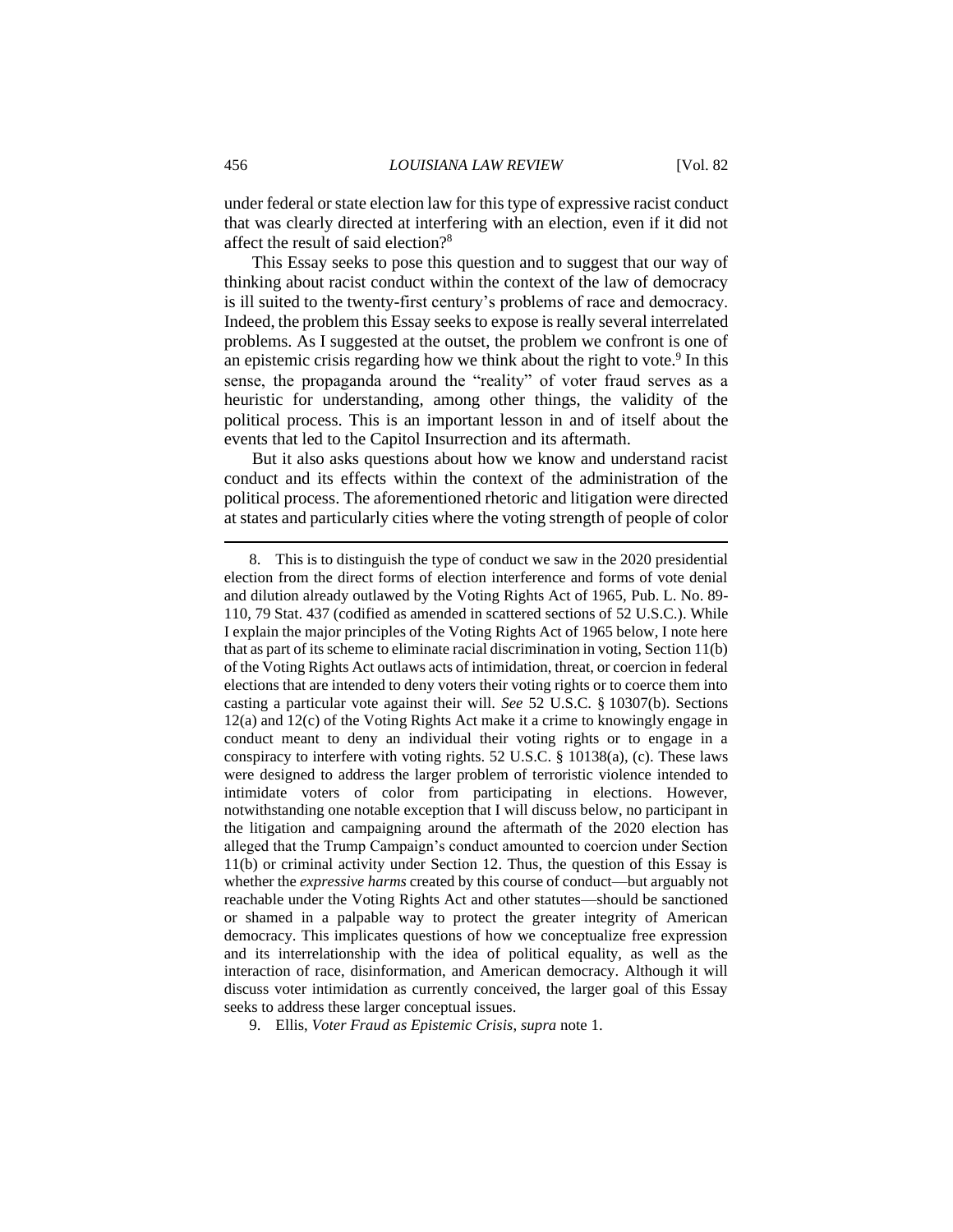ultimately shifted the historical outcome that would favor Republicans to an outcome that favored Democrats. Particularly, in Arizona, Georgia, Michigan, Pennsylvania, and Wisconsin, the rhetoric of voter fraud charged the litigation around the results of the 2020 presidential ballot but was read quite publicly as a racist attack against the political process.

For example, Justice Jill Karofsky of the Wisconsin Supreme Court argued from the bench that the litigation brought by the Trump Campaign was a racist attack against the election outcome. She alleged that "[t]wo counties . . . are targeted because of their diverse populations. Because they're urban. I presume because they vote Democratic."<sup>10</sup> In addressing President Trump's attorney Jim Troupis, Justice Karofsky claimed that "this lawsuit . . . smacks of racism."<sup>11</sup>

The expressive message of directing a lawsuit against the two urban areas in a state, that is, the two areas that have the highest concentrations of people of color, as an effort to overturn the presidential election seems to clearly underscore Justice Karofsky's suggestion. It may well be easy to leave Justice Karofsky's suggestion—and the optics of the Trump Campaign's litigation—as merely rhetoric of two different types in a hyperpartisan environment.

As I have shown in prior work, and as the ultimate aftermath of the 2020 election teaches us, rhetoric can lead to action that damages the democratic process.<sup>12</sup> I have called the aforementioned vast conspiracy around invalidity of the voting apparatus based upon voter interference the "meme of voter fraud."<sup>13</sup> I have argued that the meme of voter fraud has served as a heuristic for understanding the legitimacy of certain voters.<sup>14</sup> I have also argued that, as illustrated in election of 2020 and the aftermath

11. *Id.*

12. I most recently argued this point in my blogpost, Atiba Ellis, *Race, the Epistemic Crisis of Democracy, and the First Amendment*, KNIGHT FIRST AMENDMENT INST. AT COLUMBIA UNIV.: LIES & THE L. (Oct. 12, 2021) https://knightcolumbia.org/blog/race-the-epistemic-crisis-of-democracy-and-thefirst-amendment [https://perma.cc/G9RB-CYSL].

13. *See* Atiba R. Ellis, *The Meme of Voter Fraud*, 63 CATHOLIC U. L REV. 879 (2014) [hereinafter Ellis, *The Meme of Voter Fraud*]; Ellis, *Voter Fraud as Epistemic Crisis*, *supra* note 1.

14. Ellis, *The Meme of Voter Fraud*, *supra* note 13, at 883 (noting that the meme of voter fraud is itself an argument to exclude the "unworthy" from the franchise).

<sup>10.</sup> *See* Wisconsin Public Radio, *An Attack on Black Voters: Wisconsin Supreme Court Judge Says Trump's Election Lawsuit "Smacks of Racism*,*"* MILWAUKEE INDEPENDENT (Dec. 13, 2020), http://www.milwaukeeindependent .com/syndicated/attack-black-voters-wisconsin-supreme-court-judge-says-trump s-election-lawsuit-smacks-racism/ [https://perma.cc/24FA-6LVV].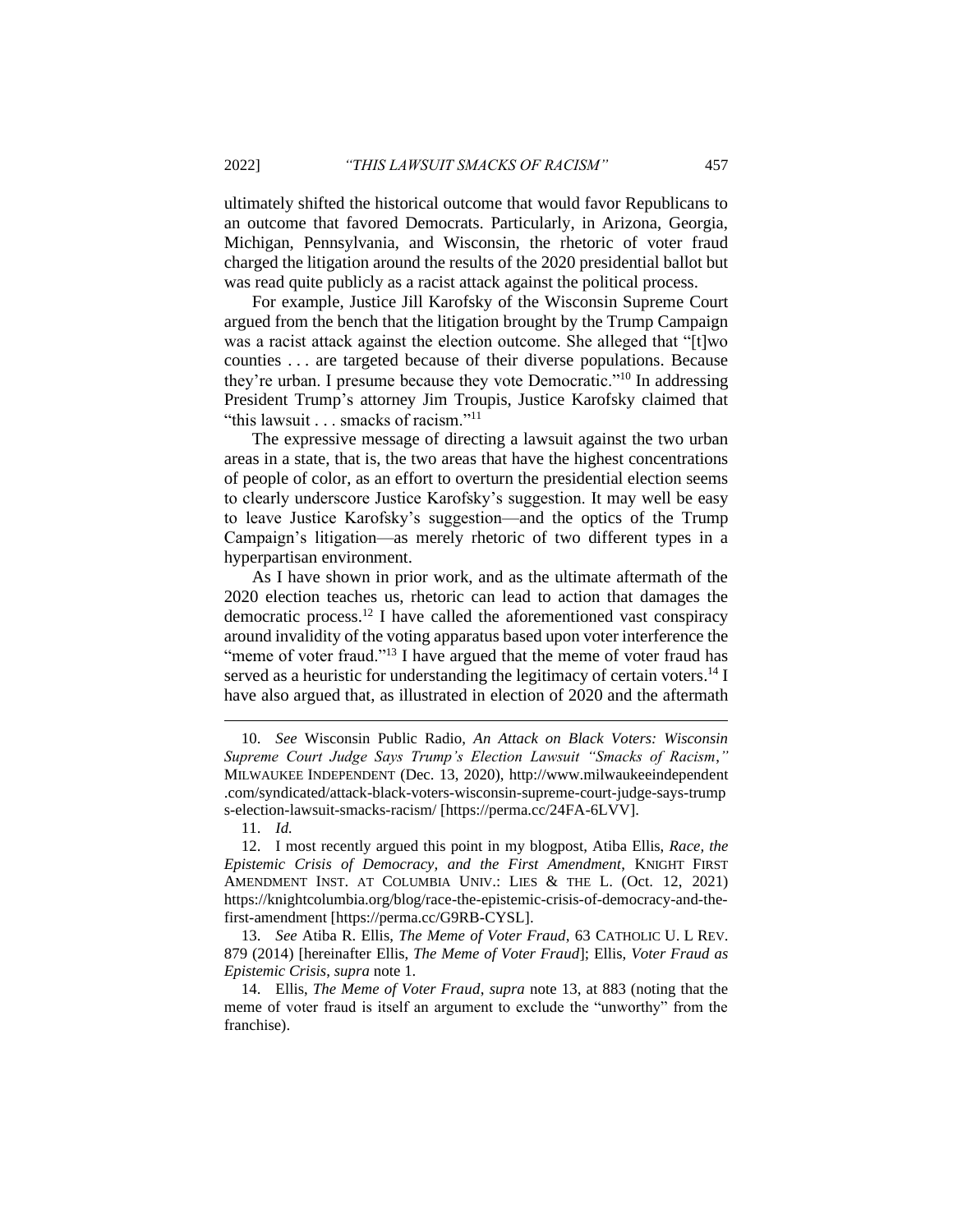of legislation passed in 2021, the meme distorts the legitimacy of the democratic process itself.<sup>15</sup> Such rhetorically motivated attacks certainly include the direct attack on the election that we saw in the 2020 cycle, but as I argue in this Essay, they also include attacks on the voting structure in the sense that the voter fraud crisis necessitates narrowing the right to vote for those who are deemed threats to the political process. As the logic goes, this necessitates stricter voter-qualification laws, more limited access to the franchise, and ultimately, an electorate based on some (ever-shifting) measure of the legitimacy of the voter. Arguably, this is the driver of voter suppression. And as of this writing, this logic is playing out in a number of state legislatures across the country.<sup>16</sup>

Modern election law focuses—rightly—on effects, rather than rhetoric. This is certainly true of the Voting Rights Act of  $1965$ ,<sup>17</sup> which at its heart relies on the "effects test" to measure the wrongfulness of racial discrimination in how states administer all aspects of voting rights.<sup>18</sup> But is this the right question in light of the rhetoric of voter fraud and the disinformation campaign that led to the clearest threat to the legitimacy of an elected official since the Civil War? The events of the 2020 presidential election illustrate how disinformation in the service of governmental usurpation can have the effect of coming close to undoing a validly conducted election.

<sup>15.</sup> Ellis, *Voter Fraud as Epistemic Crisis*, *supra* note 1.

<sup>16.</sup> *Infra* Part II.

<sup>17.</sup> Voting Rights Act of 1965, Pub. L. No. 89-110, 79 Stat. 437 (codified as amended in scattered sections of 52 U.S.C.).

<sup>18.</sup> 52 U.SC. § 10301 ("No voting qualification or prerequisite to voting or standard, practice, or procedure shall be imposed or applied by any State or political subdivision in a manner which results in a denial or abridgement of the right of any citizen of the United States to vote on account of race or color, or in contravention of the guarantees set forth in section  $10303(f)(2)$  of this title, as provided in subsection (b).") By the terms of the statute, and its corollary in the Fifteenth Amendment to the United States Constitution, a procedure that is implemented by a State is required for a violation of the VRA. That procedure must have an effect of discriminating on the basis of race. Thus, mere rhetoric that would suggest such exclusion is not, in itself, a basis for action under the primary federal law for preventing racial discrimination in voting. However, as is clear under the VRA and the Constitution, if a law is imposed with the motivation of or the effect of discrimination on the basis of race, it would violate the law. *See, e.g.*, N.C. State Conf. of NAACP v. McCrory, 831 F.3d 204 (4th Cir. 2016) (finding sufficient circumstantial evidence of discriminatory intent in passing North Carolina omnibus voting rights bill to deem it unconstitutional under Fourteenth and Fifteenth Amendments).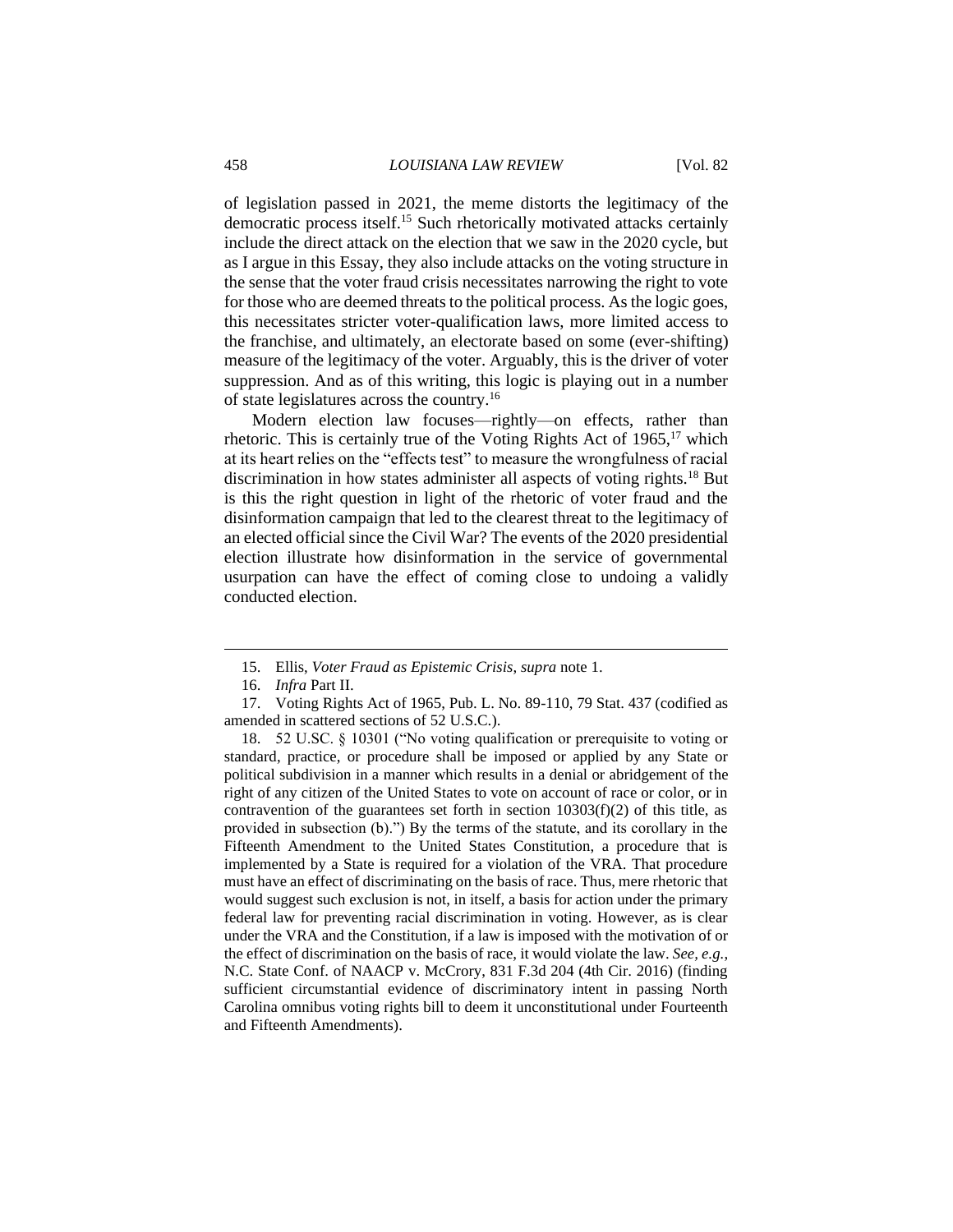This brief Essay seeks to offer some preliminary thoughts on this question in Part I. It will continue in Part II by offering a more detailed consideration of the events of the 2020 presidential election and the prevalence of the voter fraud myth. It will pay particular attention to the conduct many have alleged as "racist," so that the remainder of this Essay can then contemplate the questions set forth above. Part III will consider two heuristics for considering this question—voting rights realism and racial code—as ways of thinking about the validity (and limits) of arguing that the conduct of the 2020 election was racist. Voting rights realism, a concept articulated by Professor Gilda Daniels, would make central the permanence of racism as the grounding assumption of a race-conscious approach to voting rights law. Racial code is a long-established scholarly heuristic for interpreting rhetoric that appears neutral but evokes and signals racist connotations. Coded racial language's apparent neutrality often serves to mask the arguably racist intent, and thus allows it to escape antidiscrimination analysis. Part III will describe these approaches in more detail and analyze the events around the 2020 election's disinformation epidemic and subsequent litigation through those lenses.

Part IV returns to the animating question of this Essay—even if one would consider this conduct racist, ought that, in and of itself, provide a remedy against suppressive voting policies or the lawsuits themselves? It will discuss how a disjuncture exists between the courts, which largely rejected the mass-voter-fraud-myth litigation after the 2020 election, and the further aftermath of the 2020 election where legislatures, who perceive a crisis in confidence in elections based on the baseless meme that the election was "stolen," have proceeded to make elections stricter, arguably pushing forward an exclusionary effect that was avoided during the election itself.

If the beliefs that drive these laws are racial code for exclusion on the basis of race, and there is no remedy for the effects that follow until the laws are implemented, this poses a quandary for the administration of the right to vote and points precisely to the epistemic crisis and how it will continue for years and even decades to come. But to appreciate the depth of this crisis, we must begin by appreciating in detail what happened in the 2020 presidential election.

#### II. THE EPISTEMIC CRISIS OF THE 2020 ELECTION

Claims of rampant voter fraud and election malfeasance dominated the 2020 presidential election. President Donald J. Trump advanced these claims for months through his rhetoric prior to Election Day on November 3, 2020. Even after the election, Donald Trump personally, the Trump for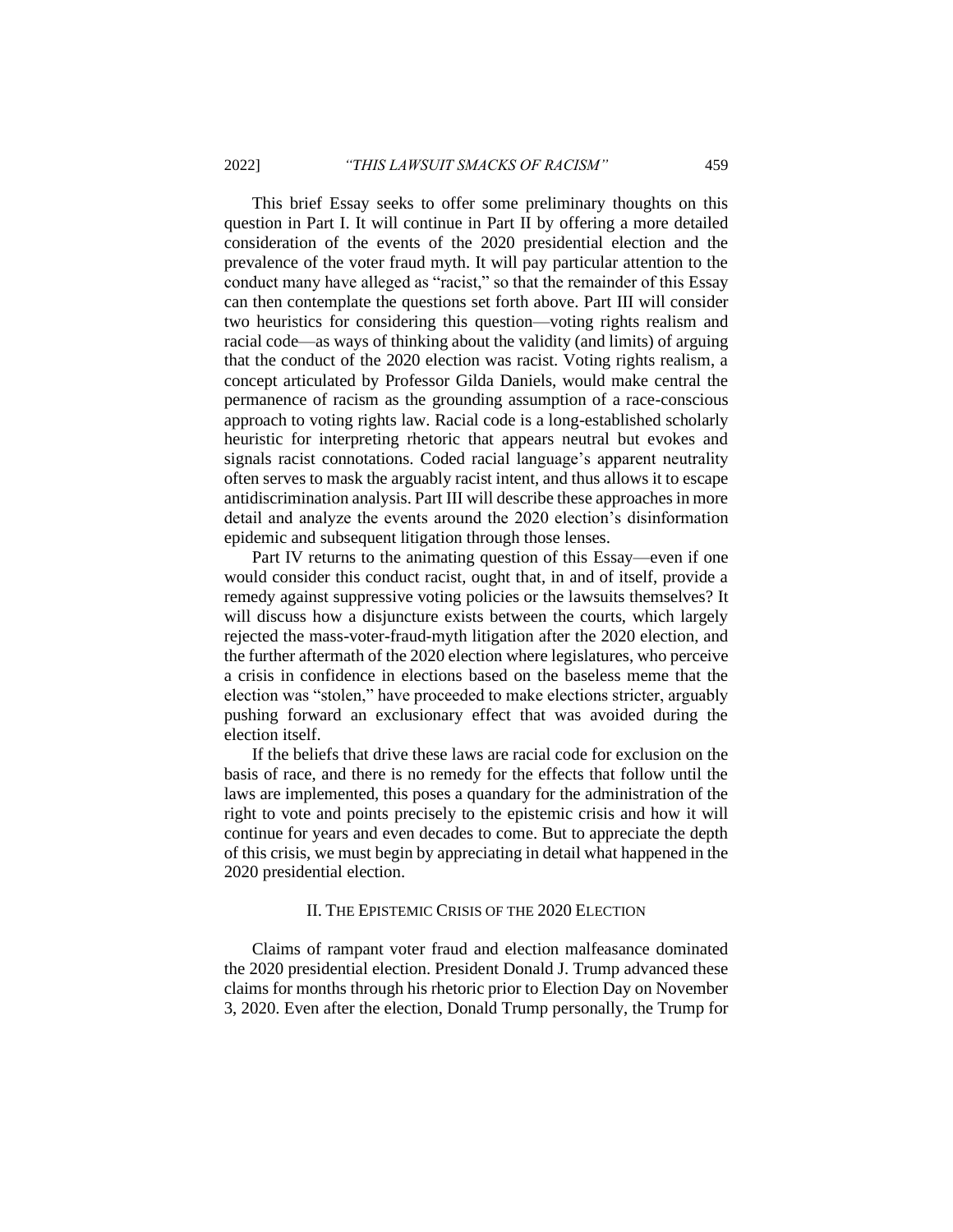America Campaign, and various allies of the Trump campaign all advanced conspiracy theories and litigation that sought to repeat and extend the specious claim that the 2020 presidential election was "rigged" and that the rightful winner of the election was President Trump.

Prior to the election, President Trump repeatedly claimed via social media and in various public statements that voter fraud would dominate the election.<sup>19</sup> Indeed, this is nothing new for President Trump. From the 2016 presidential campaign, during his presidency, and ultimately after his loss in the 2020 election, President Trump repeatedly claimed that voter fraud prevented him from obtaining a majority of the popular vote in 2016, was prevalent in the midterm elections, and was continually present in elections.<sup>20</sup> However, the voter fraud claims during the 2020 elections spoke specifically to voting concerns generated by the risks posed by the COVID-19 pandemic and the need for socially distanced voting approaches. Specifically, Trump repeatedly attacked mail-in voting as fraudulent.<sup>21</sup> He stated this claim as early as spring 2020 and repeated it throughout the general election campaign. This was despite the evidence that the risk of fraud in states that had already adopted mail-in voting was minimal.<sup>22</sup> Therefore, there were no grounds for attacking mail-in voting as a means for casting a ballot. Moreover, President Trump falsely claimed both before and after the election that massive voter fraud took place in the form of ballot dumping, the rigging of voting machines, votes being cast by dead voters, and the exclusion of poll watchers from polling places. Probably most memorable in Trump's personal advocacy of this voter fraud conspiracy theory is his speech in the early morning of November 4, 2020, immediately after the polls closed across most of the country. Trump

<sup>19.</sup> William Cummings, Joey Garrison, & Jim Sergent, *By the Numbers: President Donald Trump's Failed Efforts to Overturn the Election*, USA TODAY (Jan. 6, 2021), https://www.usatoday.com/in-depth/news/politics/elections/2021/ 01/06/trumps-failed-efforts-overturn-election-numbers/4130307001/ [https://perma.cc/E9CJ-AB7T].

<sup>20.</sup> I lay out these claims in Ellis, *Voter Fraud as Epistemic Crisis*, *supra*  note 1, at 773–76.

<sup>21.</sup> Kendall Karson & MaryAlice Parks, *A Step-by-Step Look at Trump's Falsehoods on Mail-in Voting: Analysis*, ABC NEWS (Oct. 1, 2020), https://abcnews.go.com/Politics/step-step-trumps-falsehoods-mail-votinganalysis/story?id=73354979 [https://perma.cc/9Z8F-RYPW].

<sup>22.</sup> A significant body of research supports the idea that voting by mail has a low risk of fraud. *See, e.g.*, Elaine Kamarck & Christine Stenglein, *Low Rates of Fraud in Vote-by-Mail States Show the Benefits Outweigh the Risks*, BROOKINGS (June 2, 2020), https://www.brookings.edu/blog/fixgov/2020/06/02/low-rates-offraud-in-vote-by-mail-states-show-the-benefits-outweigh-the-risks/ [https://perm a.cc/K4J5-VYET].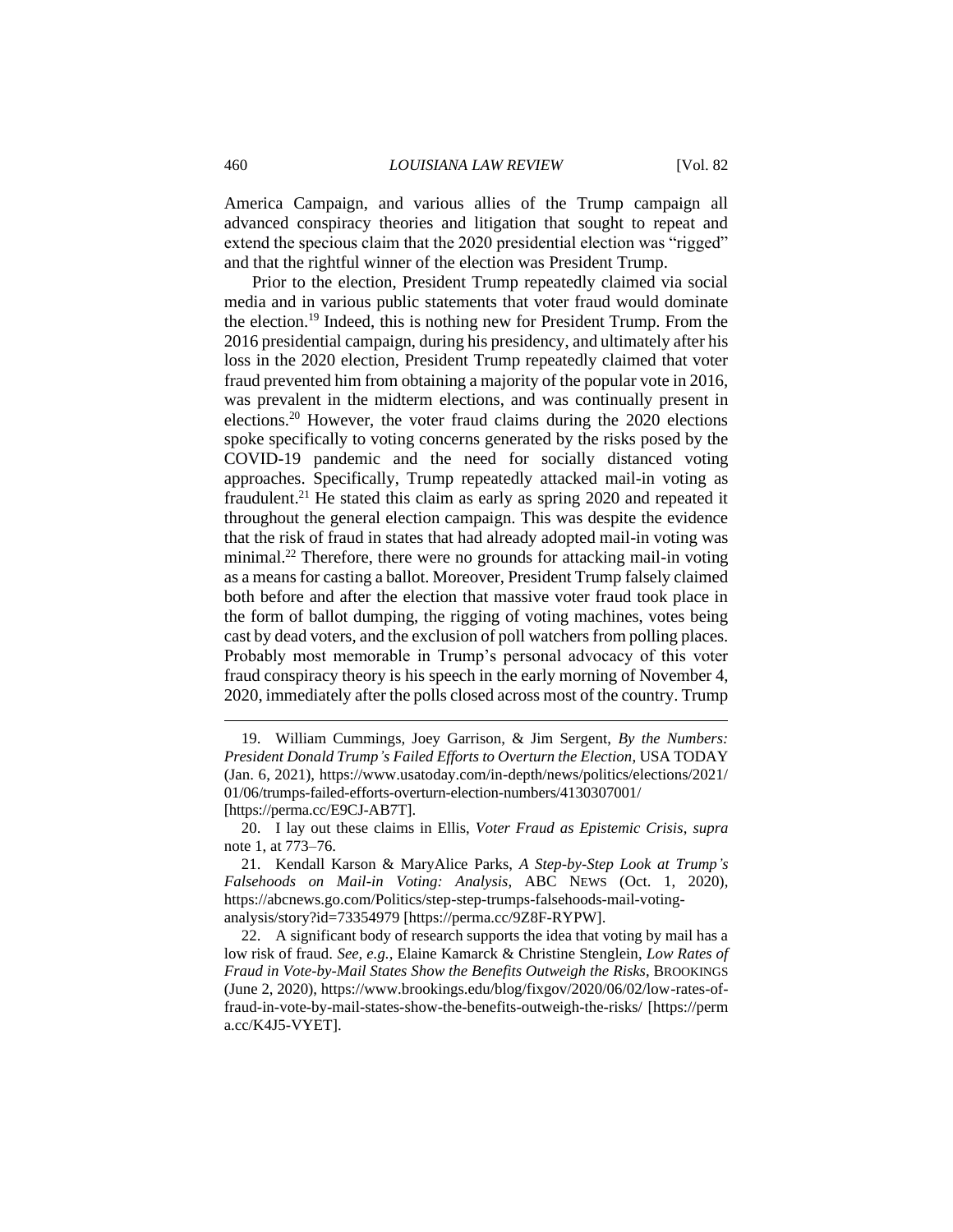recited a number of these same claims and baldly asserted that he had actually won the election.<sup>23</sup>

His assertions notwithstanding, major media outlets projected that Joe Biden would win the presidency a week and one-half after Election Day. Rather than concede the election at this point—which, with the exception of the presidential election of 2020, was the practice of every projected losing candidate in modern times—President Trump, his campaign, and his allies opted to mount a wide-ranging litigation campaign to contest the election result.

In all, the Trump campaign and its allies and affiliates filed over 86 lawsuits across the country to contest the result. <sup>24</sup> Most of this litigation was ultimately dismissed or withdrawn as moot.<sup>25</sup> For our purposes, this Essay will focus on the litigation brought in Pennsylvania, Michigan, Wisconsin, Arizona, Nevada, Georgia, Minnesota, and New Mexico. While the complaints and litigation strategies in these key states were wide ranging, several themes emerged. The litigation challenged a wide variety of election practices, including ballot drop boxes, claimed voting irregularities, alleged illegal voting by nonresidents, claimed voting software glitches, the use of sharpies on mail-in ballots, and the like.<sup>26</sup>

This throw-spaghetti-against-the-wall-and-see-what-sticks strategy, though ultimately unsuccessful for lack of facts to support a legal theory, made for fascinating television viewing. Probably most memorable of the months-long litigation were the appearances of Trump's personal lawyer, and apparent lead litigator, Rudolph Guillani. In particular, his press conference at Four Seasons Total Landscaping in suburban Philadelphia to announce the election fraud theories on which the litigation would proceed was deemed by many as "bizarre."<sup>27</sup> Again, as with President

27. Katelyn Burns, *The Trump Legal Team's Failed Four Seasons Press Conference, Explained*, VOX (Nov. 8, 2020), https://www.vox.com/policy-and-

<sup>23.</sup> Christina Wilkie, *Trump Tries to Claim Victory Even as Ballots are Being Counted in Several States — NBC Has Not Made a Call*, CNBC NEWS (Nov. 4, 2020), https://www.cnbc.com/2020/11/04/trump-tries-to-claim-victory-even-asballots-are-being-counted-in-several-states-nbc-has-not-made-a-call.html [https://perma.cc/89BY-2LDU].

<sup>24.</sup> Cummings et al., *supra* note 19.

<sup>25.</sup> *Id.*

<sup>26.</sup> Amanda Seitz, Ali Swenson, & Hope Yen, *AP FACT CHECK: Trump's Claims of Vote Rigging are All Wrong*, AP NEWS (Dec. 3, 2020), https://ap news.com/article/election-2020-ap-fact-check-joe-biden-donald-trump-technology -49a24edd6d10888dbad61689c24b05a5 [https://perma.cc/L2HQ-P3US]; *see also Court Cases*, DEMOCRACY DOCKET, https://www.democracydocket.com/case\_ type/post-election/ [https://perma.cc/8XRY-RKUJ] (last visited May 28, 2021).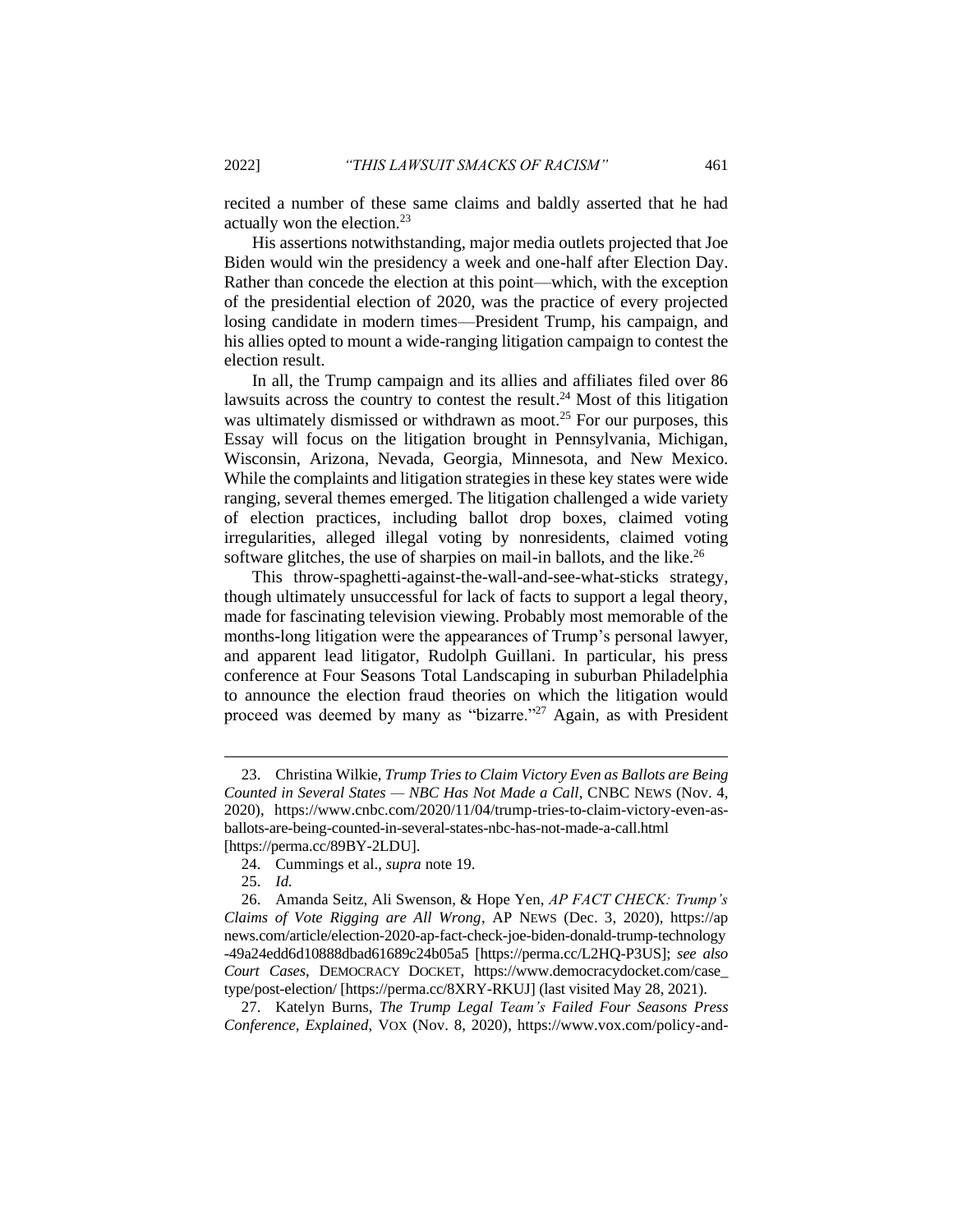Trump, the Guillani litigation strategy was based on the supposition of election fraud and not the actual existence of any fraud by any voters, campaigns, or election administrators.<sup>28</sup>

Yet the litigation and the major states noted here focused on states and areas with a large minority presence.<sup>29</sup> In particular, the litigation in several states focused principally not on the practices of a particular state, but on the practices in cities or counties that were principally urban or otherwise contained a significant presence of people of color.<sup>30</sup> For example, a substantial amount of the Pennsylvania litigation made claims about the practices in Philadelphia County, which is co-extensive with the City of Philadelphia, an area where a large number of the voters are people of color. <sup>31</sup> The litigation in the state of Wisconsin focused on practices undertaken principally in Milwaukee and Dane Counties, which contain the cities of Milwaukee and Madison respectively. These are the two urban areas of Wisconsin and the areas of the state where the supermajority of people of color live.<sup>32</sup> Similarly, in the state of Georgia, the litigation focused not on the practices across the state, but on the practices in Fulton County, which contains the majority of the city of Atlanta.<sup>33</sup>

The Trump campaign succeeded on only one of the 82 lawsuits filed, and that one successful lawsuit concerned a Pennsylvania judge's ruling that voters had three days to provide proper ID and "cure" their ballots.<sup>34</sup> To the extent that the Trump Campaign appealed claims to the United States Supreme Court, the Court denied certiorari to all eight of the

29. Pete Williams & Nicole Via y Rada, *Trump's Election Fights Includes Over 50 Lawsuits. It's Not Going Well.*, NBC NEWS (Nov. 23, 2020), https://www.nbcnews.com/politics/2020-election/trump-s-election-fightincludes-over-30-lawsuits-it-s-n1248289 [https://perma.cc/JX9N-MP3J].

30. Kristine Phillips, *'Damaging to Our Democracy': Trump Election Lawsuits Targeted Areas with Large Black, Latino Populations*, USA TODAY (Dec. 1, 2020, 11:29 AM), https://www.usatoday.com/story/news/politics/2020/ 12/01/trump-voter-fraud-claims-target-counties-more-black-latino-votes/639190

politics/2020/11/8/21555022/four-seasons-landscaping-trump-giulianiphiladelphia-press-conference [https://perma.cc/3UE7-JR8B].

<sup>28.</sup> Jemima McEvoy, *Rudy Giuliani Claims He Has Proof of Voter Fraud, But Says He Can't Share It Yet*, FORBES (Nov. 15, 2020), https://www.forbes.com/sites/jemimamcevoy/2020/11/15/rudy-giuliani-claimshe-has-proof-of-voter-fraud-but-says-he-cant-share-it-yet/?sh=6ead2124235e [https://perma.cc/VU8V-6BFK].

<sup>8002/ [</sup>https://perma.cc/6NZ8-EMCW].

<sup>31.</sup> *Id.*

<sup>32.</sup> *Id.*

<sup>33.</sup> *Id.*

<sup>34.</sup> Cummings et al., *supra* note 19.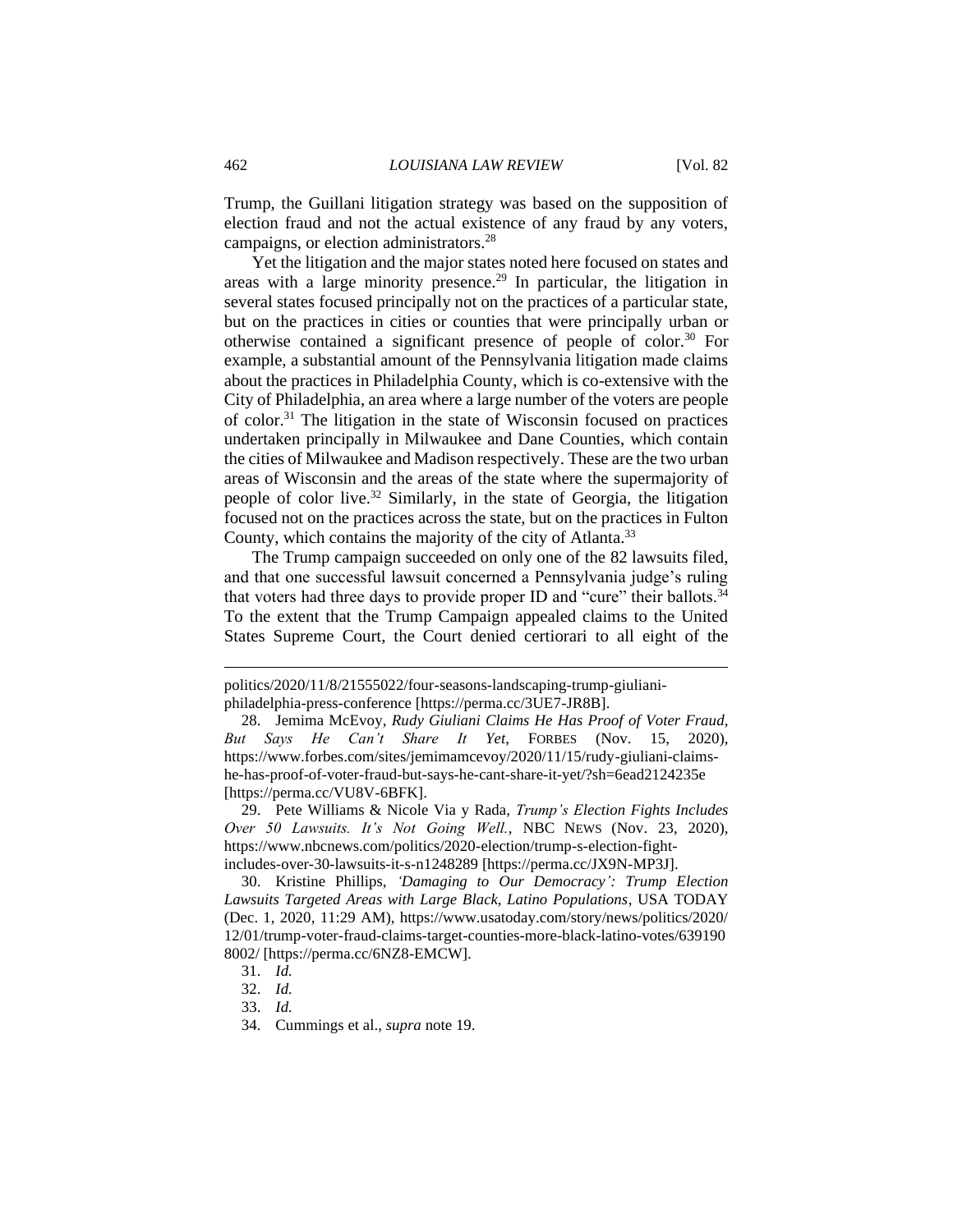lawsuits that were brought before it for review.<sup>35</sup> By the time of the certification of the votes of the Electoral College, the courts had made clear that there were no grounds for upholding Trump's voter fraud claims.

Yet the full damage of the voter fraud propaganda campaign was yet to be done. During the Joint Session of Congress convened on January 6, 2021, to certify the result of the vote of the Electoral College electing President Biden, Trump supporters gathered at the nation's Capital to hold a "Save America" rally.<sup>36</sup> The rally then devolved into an angry mob that stormed the Capital, looted offices, brandished Confederate flags, and threatened politicians, including Speaker of the House of Representatives Nancy Pelosi and Vice President Mike Pence.<sup>37</sup> The mob breached security checkpoints and committed significant property damage in the Capitol—all in an attempt to stop the certification process.<sup>38</sup> As a result of the insurrection, five people lost their lives and hundreds were charged with unlawfully entering the Capitol, brandishing weapons on federal property, or committing violence on the Capitol grounds.<sup>39</sup>

President Trump himself addressed these supporters during the rally, though prior to the acts of insurrection and riot. As noted above, his remarks were deemed sufficiently inciteful of violence to warrant impeachment by the U.S. House of Representatives (although the U.S. Senate failed to convict Trump of incitement). During the riot itself, President Trump did not immediately issue a response condemning his supporters, but instead he kindly encouraged them to "go home now" via a video he posted on Twitter<sup>40</sup> He said they were "very special," yet he

<sup>35.</sup> Andrew Chung & Lawrence Hurley, *U.S. Supreme Court Formally Pulls the Plug on Election-Related Cases*, U.S. NEWS (Feb. 22, 2021, 10:14 AM), https://www.usnews.com/news/top-news/articles/2021-02-22/us-supreme-courtformally-pulls-the-plug-on-election-related-cases [https://perma.cc/C53Y-2XLU].

<sup>36.</sup> Julia Jacobo, *A Visual Timeline on How the Attack on Capitol Hill Unfolded*, ABC NEWS (Jan. 10, 2021, 8:01 AM), https://abcnews.go.com/US/ visual-timeline-attack-capitol-hill-unfolded/story?id=75112066 [https://perma.cc/JLD2-MBHW].

<sup>37.</sup> Washington Post Staff, *Woman Dies After Shooting in U.S. Capitol; D.C. National Guard Activated after Mob Breaches Building*, WASH. POST (Jan. 7, 2021), https://www.washingtonpost.com/dc-md-va/2021/01/06/dc-proteststrump-rally-live-updates/ [https://perma.cc/JW8L-M6BN].

<sup>38</sup>*. Id.*

<sup>39.</sup> Rachel Axon et al., *Capitol Riot Arrests: See Who's Been Charged Across the U.S*., USA TODAY (Dec. 8, 2021, 8:45AM), https://www.usatoday.com/ storytelling/capitol-riot-mob-arrests/ [https://perma.cc/DPJ2-J5FZ].

<sup>40.</sup> Doha Madani, *Trump Tells Mob at Capitol 'We Love You' But 'Go Home*,*'* NBC NEWS (Jan. 7, 2021, 10:45 AM), https://www.nbcnews.com/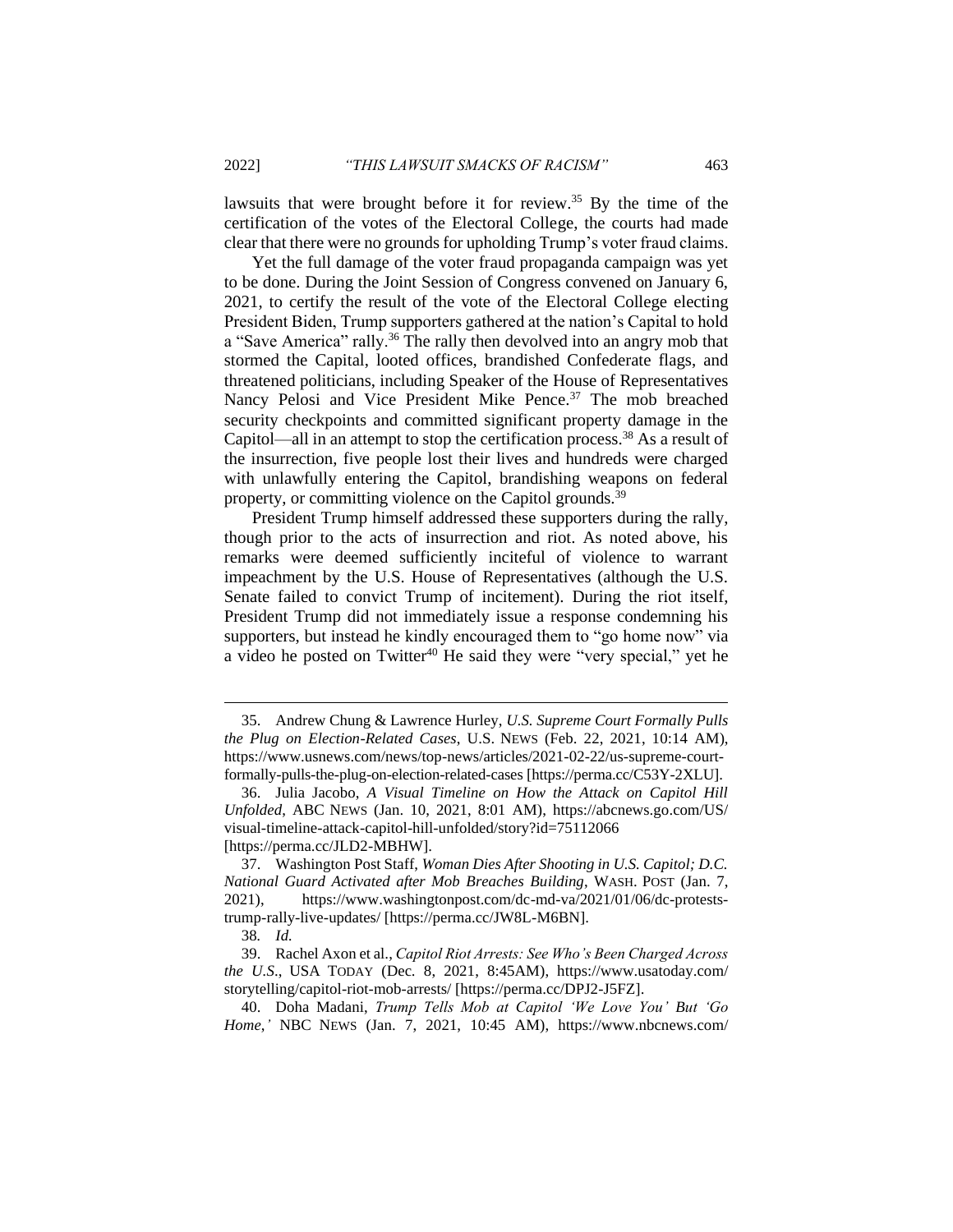never once discouraged their conduct. <sup>41</sup> This was a vastly different approach by President Trump compared to his treatment of Black Lives Matters protesters during the prior year.<sup>42</sup>

After the litigation and insurrection came the next wave of election legislation. Republican legislators across the United States regarded the appropriate response to the manufactured concerns generated in the wake of the 2020 election cycle as the passage of new laws that further restrict access to the ballot box. As of March 24, 2021, legislators in 47 states have proposed around 361 restrictive bills. <sup>43</sup> Of those proposed bills, at least 55 are moving through 24 states' legislatures, with 6 laws being signed into action in Georgia, Iowa, Utah, Arkansas, and Alabama.<sup>44</sup> The majority of these restrictive bills limit access to absentee voting, while a substantial amount seek to implement more stringent requirements for early voting, valid forms of voter identification, and voter registration.<sup>45</sup> Unsurprisingly, these stricter requirements proposed by lawmakers would disproportionately impact marginalized racial and socioeconomic groups, as well as the disabled community and those struggling with homelessness.<sup>46</sup>

41. *Id.*

43. *Voting Laws Roundup: March 2021*, BRENNAN CTR. FOR JUST. (Apr. 1,

politics/congress/blog/electoral-college-certification-updates-n1252864/ncrd125 3120#blogHeader [https://perma.cc/Z4UD-RM7Z].

<sup>42.</sup> Trump called protestors at Black Lives Matters events "thugs," "terrorists," and "anarchists," while his insurrectionist supporters were "great patriots" who he knew were "hurt[ing]." Tommy Beer, *Trump Called BLM Protesters 'Thugs' But Capitol-Storming Supporters 'Very Special*,*'* FORBES (Jan. 6, 2021, 6:53 PM), https://www.forbes.com/sites/tommybeer/2021/01/06/trumpcalled-blm-protesters-thugs-but-capitol-storming-supporters-veryspecial/?sh=1225aa8f3465 [https://perma.cc/X365-U8X3].

<sup>2021),</sup> https://www.brennancenter.org/our-work/research-reports/voting-lawsroundup-march-2021 [https://perma.cc/W4AX-774L].

<sup>44.</sup> *Id.* 45. *Id.* 

<sup>46.</sup> Meg Cunningham, *'The New Jim Crow': Republicans and Democrats at Odds over Voting Rights*, ABC NEWS (Apr. 20, 2021, 2:56 PM), https://abcnews.go.com/Politics/jim-crow-republicans-democrats-odds-votingrights/story?id=77188460 [https://perma.cc/SK9R-D86R]. It is worth acknowledging, however, that a number of other states have adopted measures that would be considered more progressive in terms of supporting access to the ballot box. According to the Brennan Center, "843 bills with expansive provisions have been introduced in a different set of 47 states." *Voting Laws Roundup*, *supra*  note 43. These bills actually expand absentee voting, ease voter registration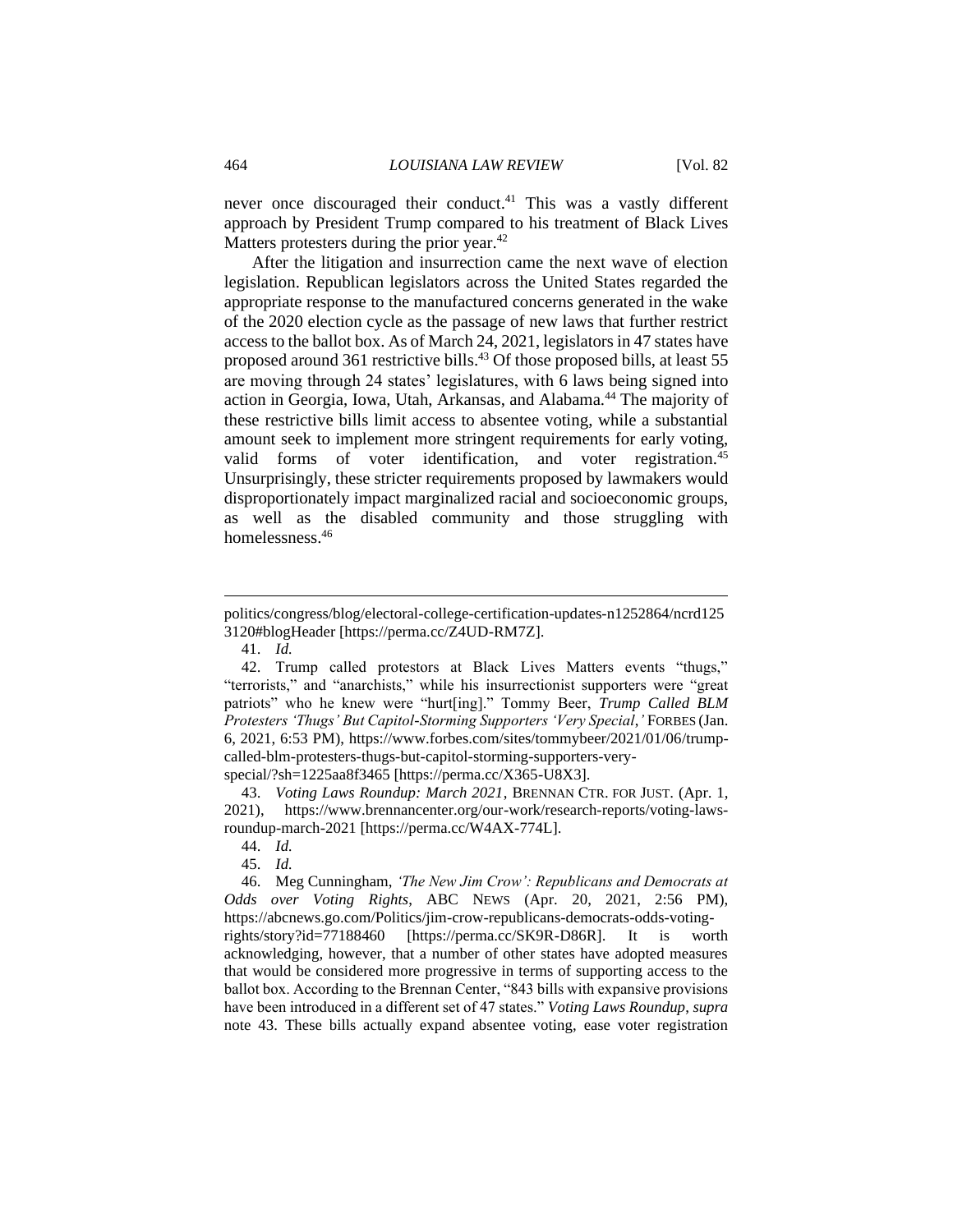### III. HEURISTICS FOR UNDERSTANDING THE RHETORIC OF RACE AND THE 2020 ELECTION

The narrative above shows how the myth of voter fraud was accelerated to propaganda of national proportions during the 2020 election. It was used as grounds to destroy national confidence in the election (at least on the part of Republicans predisposed to believe that the election was "rigged"), a rationale for attacking the election results unsuccessfully, and a justification for a new wave of heightened regulation of the political process following the 2020 election.

At the heart of this account is the fact that the litigation spurred by the voter fraud propaganda of the 2020 election has arguably been a fulcrum to attack the voting rights of people of color, whether through attempting to erase the effects of the votes they cast in 2020 or through the passage of new strict regulations that seek to prevent (or at least to make more difficult) such electoral success in subsequent elections. It is this targeted use of voter fraud propaganda to effectively marginalize the votes of people of color and criminalize the voters themselves by passing laws that presume such voters' ill intent—or at least the perception of this marginalization—that raises the question at the heart of this Essay: is this conduct racist?

Reaching such a conclusion often depends on the heuristic with which one approaches the question. By this, I mean one's worldview about the circumstances of the election oftentimes shapes the decision of how to interpret the conduct we saw in the  $2020$  election.<sup>47</sup> In this particular context, the decision is shaped by one's belief in the falsity or truthfulness of the voter fraud claims presented. Assuming one takes such claims as

requirements, and address concerns around restoring voting rights to people who have a history of felony conviction. *Id.*

<sup>47.</sup> *Cf.* Ellis, *The Meme of Voter Fraud*, *supra* note 13, at 892 (discussing how one's worldview shapes one's understanding of an event and the context in which it occurs, thus providing a heuristic for understanding the rightness of certain actions). I build on this idea of ideology, drawn from J.M. BALKIN, CULTURAL SOFTWARE: A THEORY OF IDEOLOGY (1998), to discuss how an "ideology of participation" that creates a desire to foster inclusion or exclusion exists within the cultural ecosphere around debates concerning the right to vote. *Id.* at 893–99. I further outline how the history of the right to vote in the United States has been shaped by debates between these two positions, and in particular, was shaped by the desire to exclude on the basis of race, and then to maintain that exclusion despite the commands of the Reconstruction amendments to the Constitution. *Id.* at 896–97. In this sense, the problem of racial exclusion, coded to avoid constitutional scrutiny, is imbedded in our understanding of the history of participation in the franchise.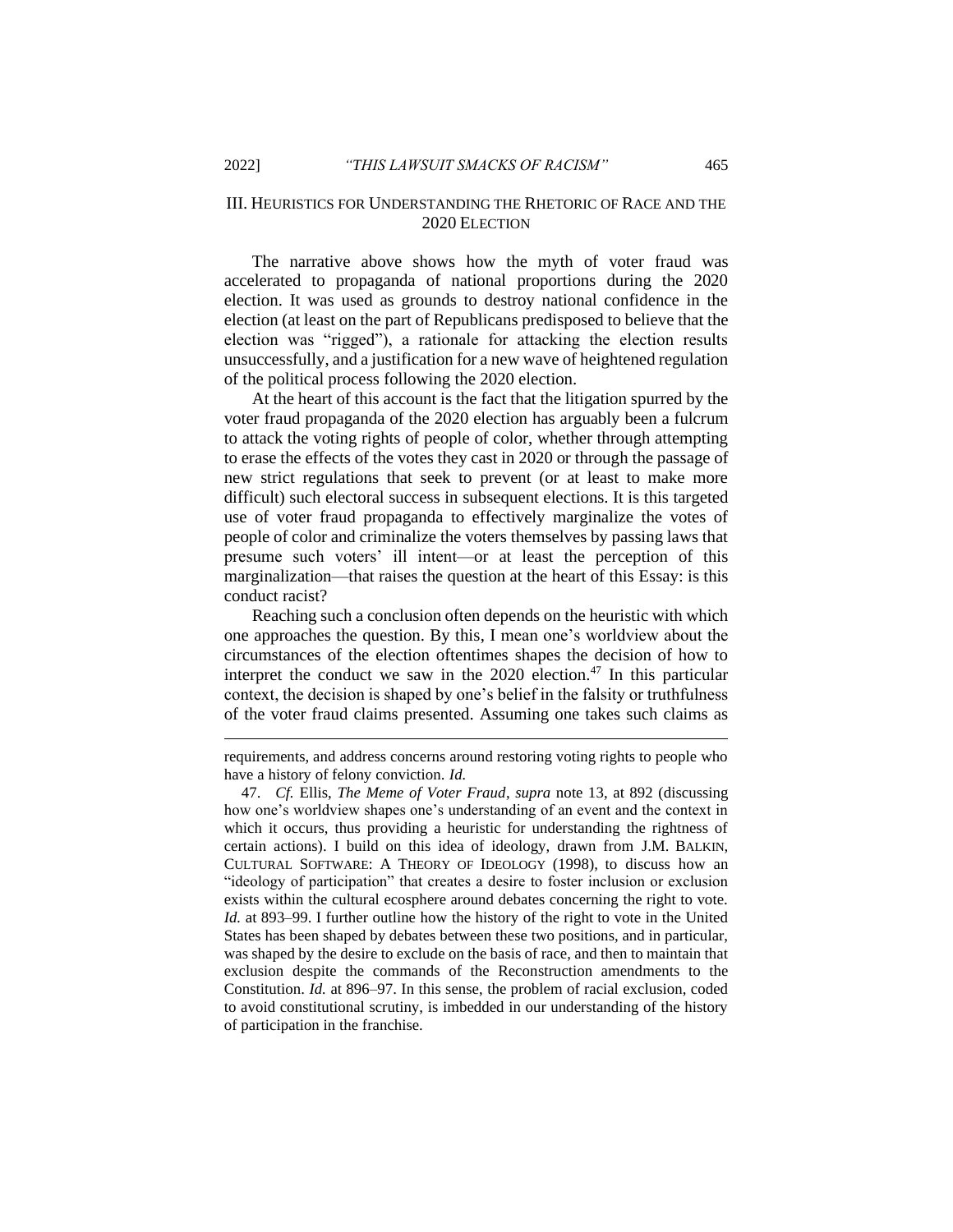false, then the question becomes what may well motivate such claims. This Section of the Essay will unpack this latter point through discussing and applying concepts around race-conscious understandings of the effects of rhetoric used to justify on a neutral basis conduct that may have a disparate racial impact. In particular, this Section will explore the concepts of voting rights realism and racial coding to provide a view of how one may understand the conduct in the litigation and legislation around the 2020 presidential election as racist.

But before doing that, I will briefly acknowledge the position of those who would argue that such conduct is not racist.<sup>48</sup> This would depend on the belief that there is a neutral and objective ground for claiming without evidence that particular voters, particular voting practices, and various election administrators are all part of some grand design to "steal" an election. The evidence that this position was not taken in good faith is replete, and it only has currency to the extent that it is asserted repeatedly and thus amounts to a worldview without connection to objective fact. As I noted earlier in this Essay, this position amounts to a meme devoid of substance, and thus, though passionately believed, it does not have a connection to objective fact. While the possibility exists, however remote, that there may be evidence to support the claims of those who believe the election was stolen, the evidence points in the contrary direction. Given this, the question becomes whether this propaganda-motivated litigation is fairly seen as "racist." Answering this question requires us to consider what our understanding of racism is in the context of voting rights—in other words, what is our heuristic around race and voting.

<sup>48.</sup> While I have resisted detailing at length the claims of the Trump campaign and its litigation team, it is worth noting to explicate this point that Jenna Ellis, a senior adviser to the campaign, said that "every American deserves to know that our elections are conducted in a legal manner, no matter who they are or where they live. That's our only goal: to ensure safe, secure, and fair elections . . . ." *See* Juana Summers, *Trump Push to Invalidate Votes in Heavily Black Cities Alarms Civil Rights Groups*, NPR (Nov. 24, 2020, 6:26 AM), https://www.npr.org/2020/11/24/938187233/trump-push-to-invalidate-votes-inheavily-black-cities-alarms-civil-rights-group [https://perma.cc/B8JX-4SC6]. This exemplifies the idea that the Trump campaign saw what it was doing as race neutral and only seeking a fair result, notwithstanding the claims in the same article, which included the statement that "[t]his is straight out, discriminatory behavior" from veteran election attorney (and Biden adviser) Bob Bauer. *Id.*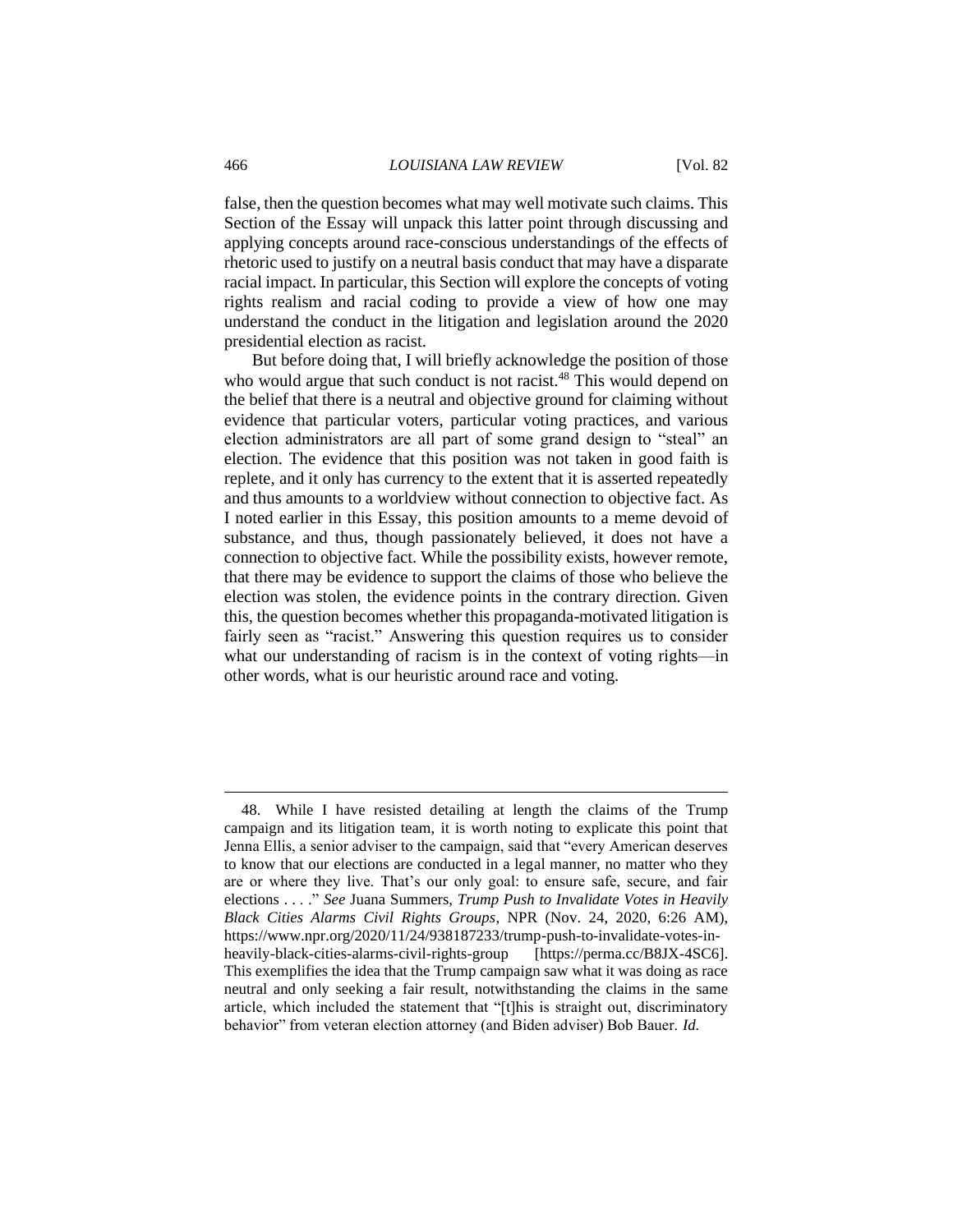#### *A. Voting Realism*

In her essay *Voting Realism*, <sup>49</sup> Professor Gilda Daniels persuasively argues that race consciousness is an important heuristic for understanding the ongoing battles around race and voting discrimination. She argues that as both a way of being informed by history and as a way to be open to creative solutions toward enfranchisement, race consciousness is necessary and essential to move voting rights discourse forward.<sup>50</sup>

Daniels develops her perspective of "voting realism" by synthesizing a definition of racial realism drawn from the work of seminal critical race theorist Derrick Bell and sociologist John Skrentny.<sup>51</sup> Bell's "racial realism" was premised on the permanence of racism and the need to accept racism's persistence, as well as recognize that this may in itself limit the ultimate progress that can occur around racial equality.<sup>52</sup> Skrentny's "racial realism" focuses on recognizing racial difference and utilizing that consciousness to more effectively influence organizations and policy<sup>53</sup> an instrumentalist concern rather than Bell's ontological concern.

Daniels takes these two approaches to formulate a definition of "voting realism" that embraces persistence of racism as proof of the need for race-conscious heuristics for legislating about voting rights, and it embraces the instrumentalist and arguably hopeful side of this synthesis by endorsing, maintaining, and extending remedies like the Voting Rights Act. <sup>54</sup> Daniels illustrates this both through argumentation and through exegesis of the recent history of race-conscious voting rights remedies (and the dismantling of those remedies) to illustrate their continued need.<sup>55</sup> Additionally, Daniels' voting realism embraces aspirational ends through calling for broader and more imaginative thinking about the possibilities

53*. Id.* at 589–90.

55. *Id.* at 592–98 (discussing the history of the Voting Rights Act and its decreased influence due to judicial interpretation as exemplifying why it is needed).

<sup>49.</sup> Gilda R. Daniels, *Voting Realism*, 104 KY. L. REV. 583 (2016).

<sup>50.</sup> *Id.* at 586 ("Voting realism requires (1) acknowledging that race has significance and usefulness and (2) developing more imagination in how we achieve racial equality. Voting realism recognizes that race and racism influence the voting process.").

<sup>51.</sup> *Id.* at 587–88.

<sup>52.</sup> *Id.* at 588–89.

<sup>54.</sup> *Id.* at 601 ("The answer for voting rights lies in the middle—it is important to redefine goals of racial equality and develop strategies that acknowledge difference and the historical and contemporaneous consequences and address current race based inequities.").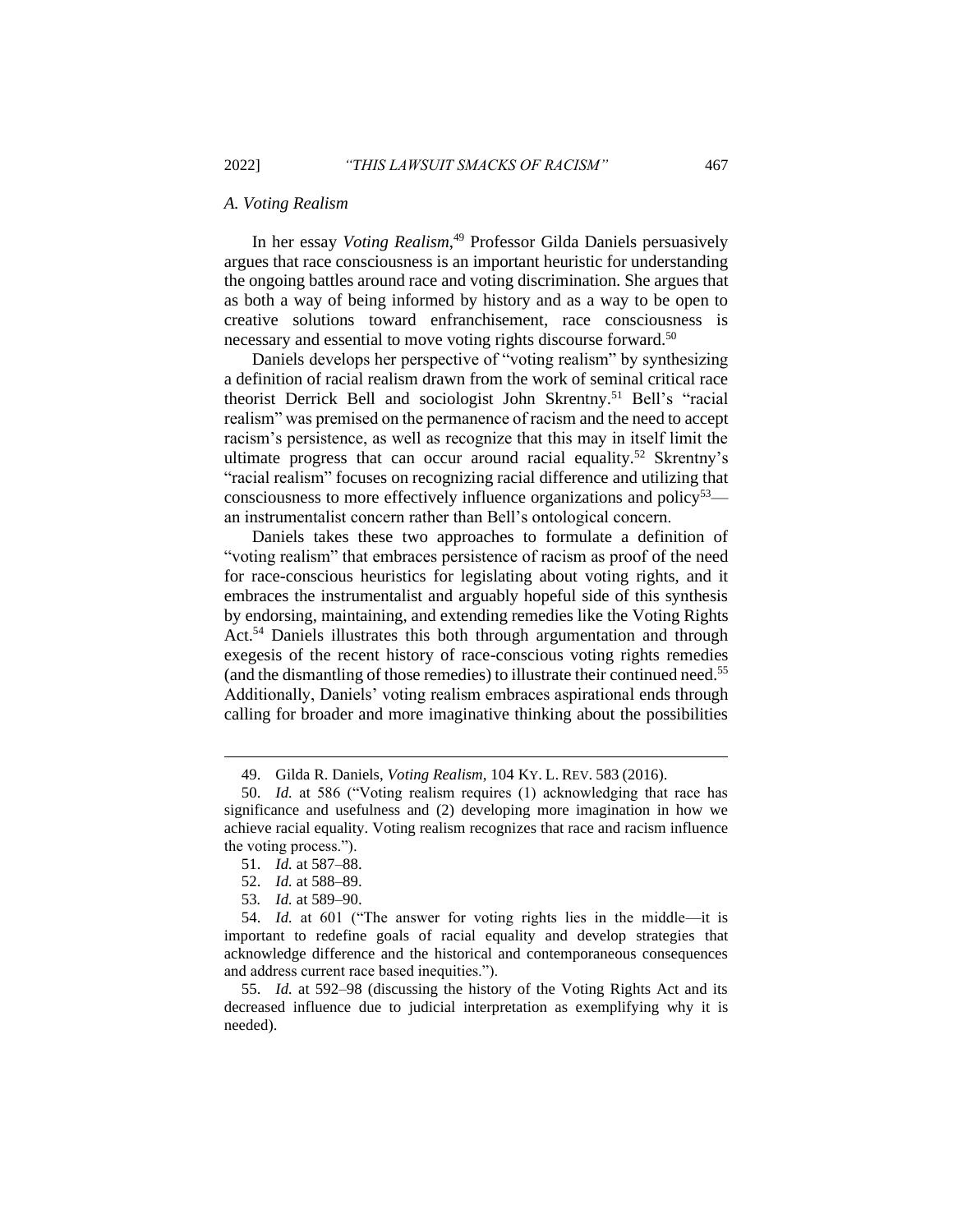for the right to vote to the end of promoting a positive future trajectory for race relations.<sup>56</sup>

Relevant to our understanding here is the heuristic that Daniels espouses—that racism is permanent and thus is an ongoing force driving efforts around the right to vote, or as Professor Daniels puts it, "Race still matters."<sup>57</sup> The structures that create detrimental racial impacts persist and create inequities, even if the intention of the policy makers may not *consciously* be toward the subjugation of the voting rights of people of color.<sup>58</sup> This heuristic allows us to presume that even without the evidence of intention to create a racial impact, the permanence of racism—in terms of the lived experience of the structural disadvantages that propagate disparate racial impacts—may nonetheless affect considerations around the right to vote.

Thus, a Danielsian "voting realist" may look at the course of conduct of the 2020 election and suggest that the deliberate proliferation of a myth of systemic election fraud has the clear impact of demeaning and attacking voters of color, whether deliberately intended or not. Such attacks have been the pattern that has come with the dismantling of remedies designed to protect against the effects of racial discrimination (as exemplified in *Shelby County v. Holder<sup>59</sup>* and its aftermath) and the use of neutral regulations such as voter identification laws and voter purges to have the effect of making it harder for voters of color to exercise their rights. A Danielsian voting realist may see the litigation and subsequent hyperregulation based on a myth of voter fraud as falling within said pattern.

<sup>56.</sup> *Id.* at 600–04 (describing progressive approaches under the "voting realist" mindset).

<sup>57.</sup> *Id.* at 604.

<sup>58.</sup> It is fair to acknowledge, however, that this "permanence of racism" thesis is in and of itself a point of disagreement. *See, e.g.*, Leroy D. Clark, *A Critique of Professor Derrick A. Bell's Thesis of the Permanence of Racism and His Strategy of Confrontation*, 73 DENV. U. L. REV. 23, 24 (1995) ("Professor Bell's work propagates a damaging and dampening message which must be confronted and rejected if we are to fashion our future creatively."). Bell's work, in itself, has long been subject to this critique since it suggests that racism is a phenomenon that will persist despite the best intentions of those who wish to supersede or eradicate it. Yet even those who disagree with the permanence perspective would nonetheless acknowledge that the aspiration of eradicating racism is likely a long way off, perhaps even outside of our lifetimes.

<sup>59.</sup> Shelby Cnty., Ala. V. Holder, 570 U.S. 529 (2013).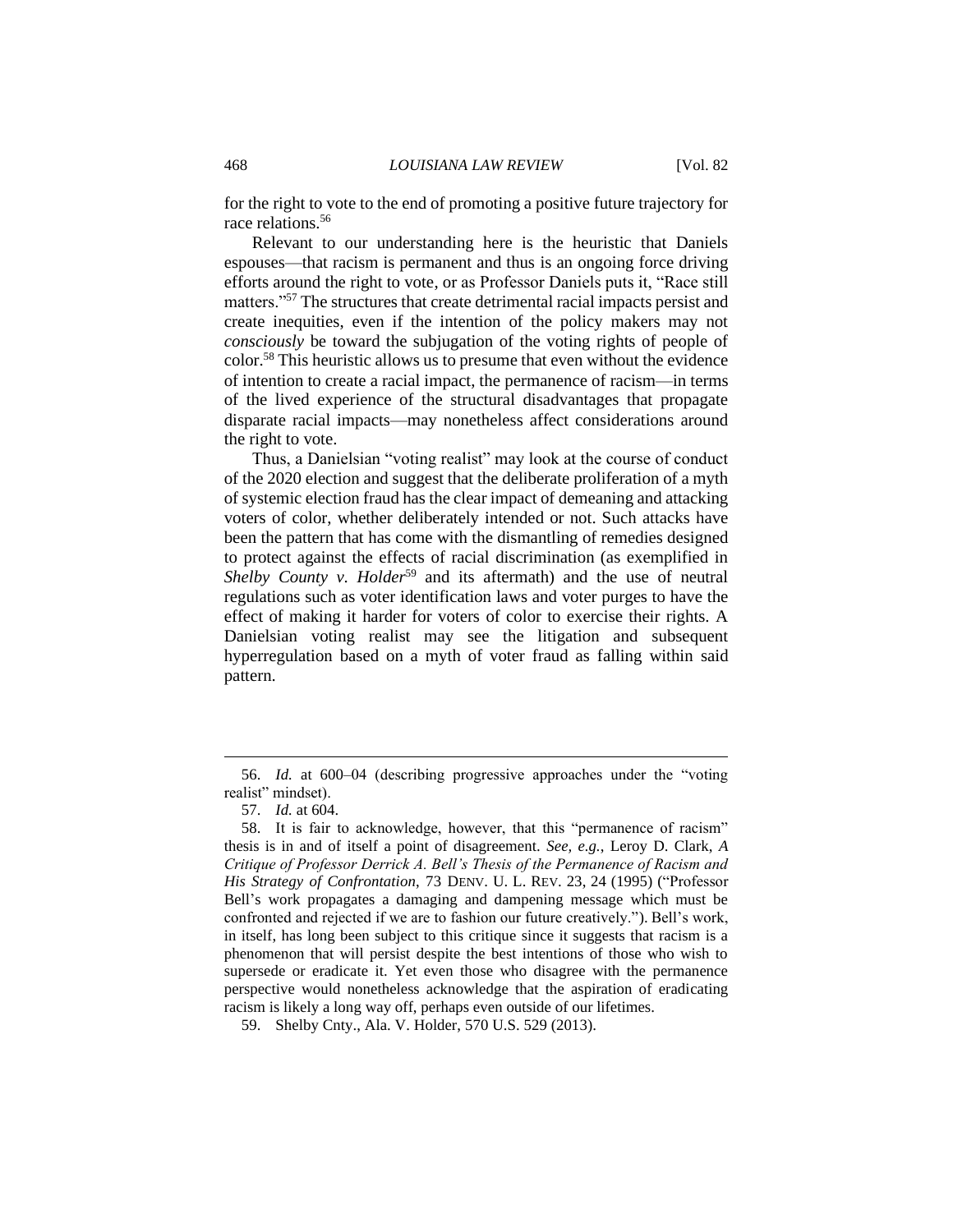#### *B. Racial Coding*

Another approach to understanding the impact of discriminatory policy as informed through rhetoric is through what scholars call "racial coding." To speak in racial code is to offer rhetorical signifiers that may appear neutral on their face but in actuality send a signal that impliedly demeans and discriminates against a particular racial group.<sup>60</sup> As Richard Dvorak stated, code words are "phrases and symbols which refer indirectly to racial themes, but do not directly challenge popular democratic or egalitarian ideals."<sup>61</sup> Such code words then ultimately can serve as a rationale for policies that may discriminate given their neutral and democratic-seeming structure, but because of their signifying power they may constitute an "appeal to racist sentiments without appearing racist."<sup>62</sup> Moreover, the policies ultimately mask intention and serve as a heuristic to obscure the effect.<sup>63</sup>

In this sense, the relevance for our analysis is to understand how the discourse of discrimination through "racial coding" has continued throughout modern American political history and how it may serve as a heuristic for understanding the rhetoric and discourse around the 2020 election. In other words, the question is whether the rhetoric of voter fraud that was pervasive in the 2020 election can fairly be understood as a racist code for voters who are being disfavored on the basis of their race. This Section will catalogue the various forms of racially coded history, tactics, and tropes, and then argue that these tropes have salience for our understanding of the 2020 election.

<sup>60.</sup> This is to say that such language makes use of racial stereotypes around behavior to suggest negative connotations about the people from those groups. As Ian Haney Lopez pointed out in an interview, "Current racial code operates by appealing to deep-seated stereotypes of groups that are perceived as threatening. But they differ from naked racial terms in that they don't emphasize biology—so it's not references to brown skin or black skin." German Lopez, *The Sneaky Language Today's Politicians Use to Get Away with Racism and Sexism*, VOX (Feb. 1, 2016, 4:30 PM), https://www.vox.com/2016/2/1/10889138/codedlanguage-thug-bossy [https://perma.cc/9C82-VGBW].

<sup>61.</sup> Richard Dvorak, *Cracking the Code: De-Coding Colorblind Slurs During the Congressional Crack Cocaine Debates*, 5 MICH.J. RACE & L. 611, 615 (2000) (quoting MICHAEL OMI & HOWARD WINANT, RACIAL FORMATION IN THE UNITED STATES: FROM THE 1960S TO THE 1980S, at 120 (1986)) (internal quotations omitted).

<sup>62.</sup> *Id.*

<sup>63.</sup> *Id.* ("More importantly, they can do so without leaving evidence that can be traced back as an intent to discriminate.").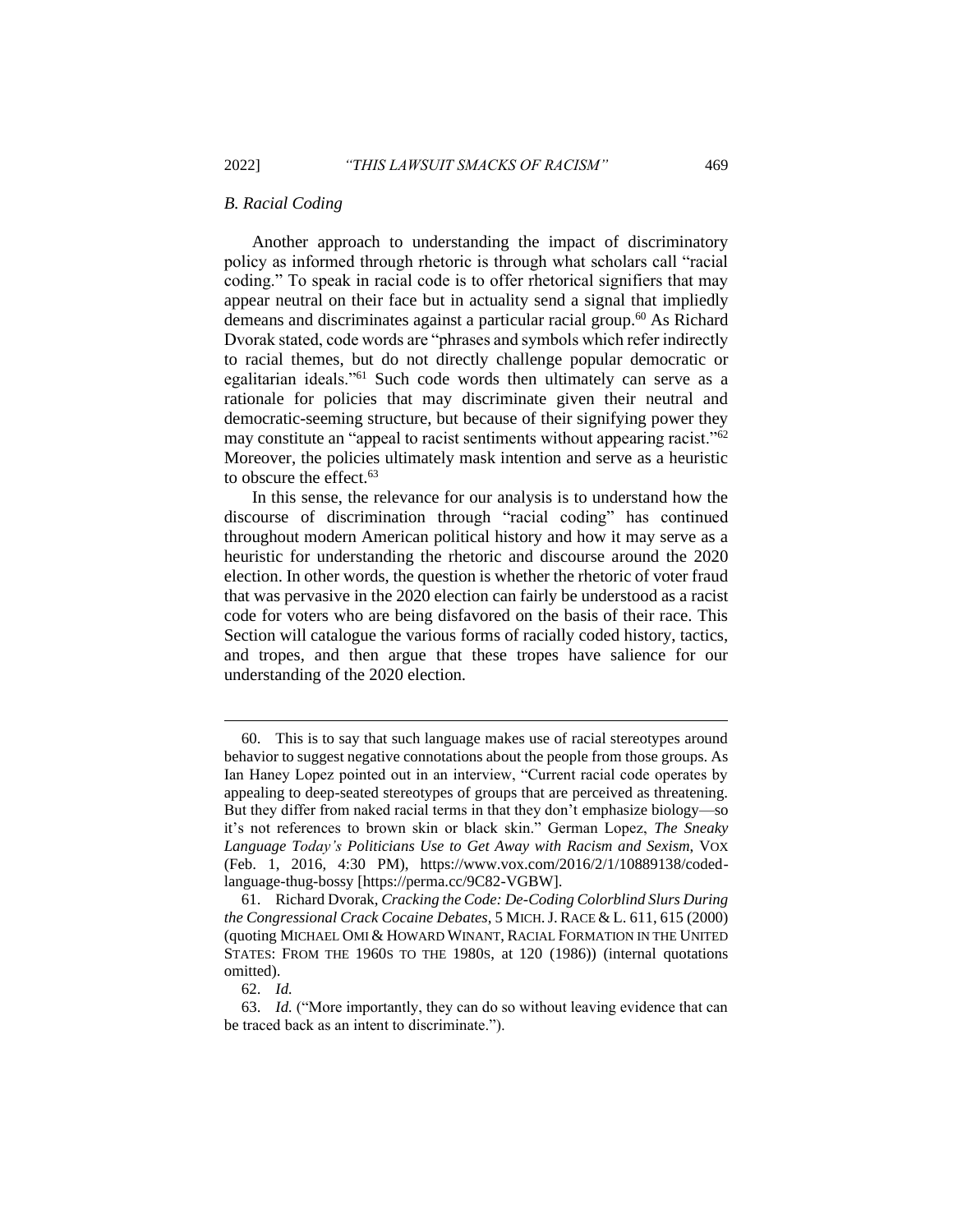#### *1. Racial Coding, Profiling, and Stereotypes*

Richard Dvorak argues that George Wallace's 1968 presidential bid can be traced as the beginning of racial coding.<sup>64</sup> In order to appeal to whites' "sense of justice and equal opportunity" to gain political influence, Wallace coded overtly racist words and symbols, and obtained greater support in northern blue-collar cities such as Milwaukee, Detroit, and Philadelphia.<sup>65</sup> Additionally, so-called "colorblind slurs" came into use in the 1970s. Terms like "fairness," "welfare," and "groups" were used to garner racial reactions.<sup>66</sup> Richard Delgado and Jean Stefanic observed that the racist impact of such racial code words can be invisible to white people, while people of color comprehend the meaning of language like "you people," "articulate," or "highly educated Black."<sup>67</sup> This, in itself, illustrates another divide in how one knows racism—the divide around whether a racial trope is neutral or a coded racist assault.

Justice Thurgood Marshall recognized the impact of apparent raceneutral language on the direction of policy in his dissent in *Memphis v. Greene*. <sup>68</sup> In *Greene*, the City of Memphis decided to close a parcel of land that adjoined a white neighborhood and a Black neighborhood to reduce the flow of "undesirable traffic."<sup>69</sup> Justice Marshall noted in his dissent that the language used by the City of Memphis included "code phrases for racial discrimination."<sup>70</sup> Further, Justice Marshall cited the nation's history in explaining why the City's language was not actually raceneutral, as the majority of the Court had found.<sup>71</sup>

It is well known that politicians deploy racially coded rhetoric to gain political influence. For example, phrases like "get tough" on crime are used to manipulate and induce fear in citizens.<sup>72</sup> An example of this "tough on crime" stance with racial underpinnings is the Willie Horton story.<sup>73</sup>

<sup>64.</sup> *Id.* at 622.

<sup>65.</sup> *Id.*

<sup>66.</sup> *Id.* at 624.

<sup>67.</sup> *Id.* at 635.

<sup>68</sup>*. Id.* at 636 (discussing Justice Marshall's dissent in *Memphis v. Greene*, 451 U.S. 100, 135 (1981), in which the City of Memphis closed off a street that connected a white and Black neighborhood and the Court ruled that comments made by the City did not amount to intentional discrimination as they were race neutral).

<sup>69</sup>*. Id.*

<sup>70</sup>*. Id.* 

<sup>71.</sup> *Id.*

<sup>72.</sup> Kelly Welch, *Black Criminal Stereotypes and Racial Profiling*, 23 J. CONTEMP. CRIM. JUST. 276, 282 (2007).

<sup>73.</sup> *Id.*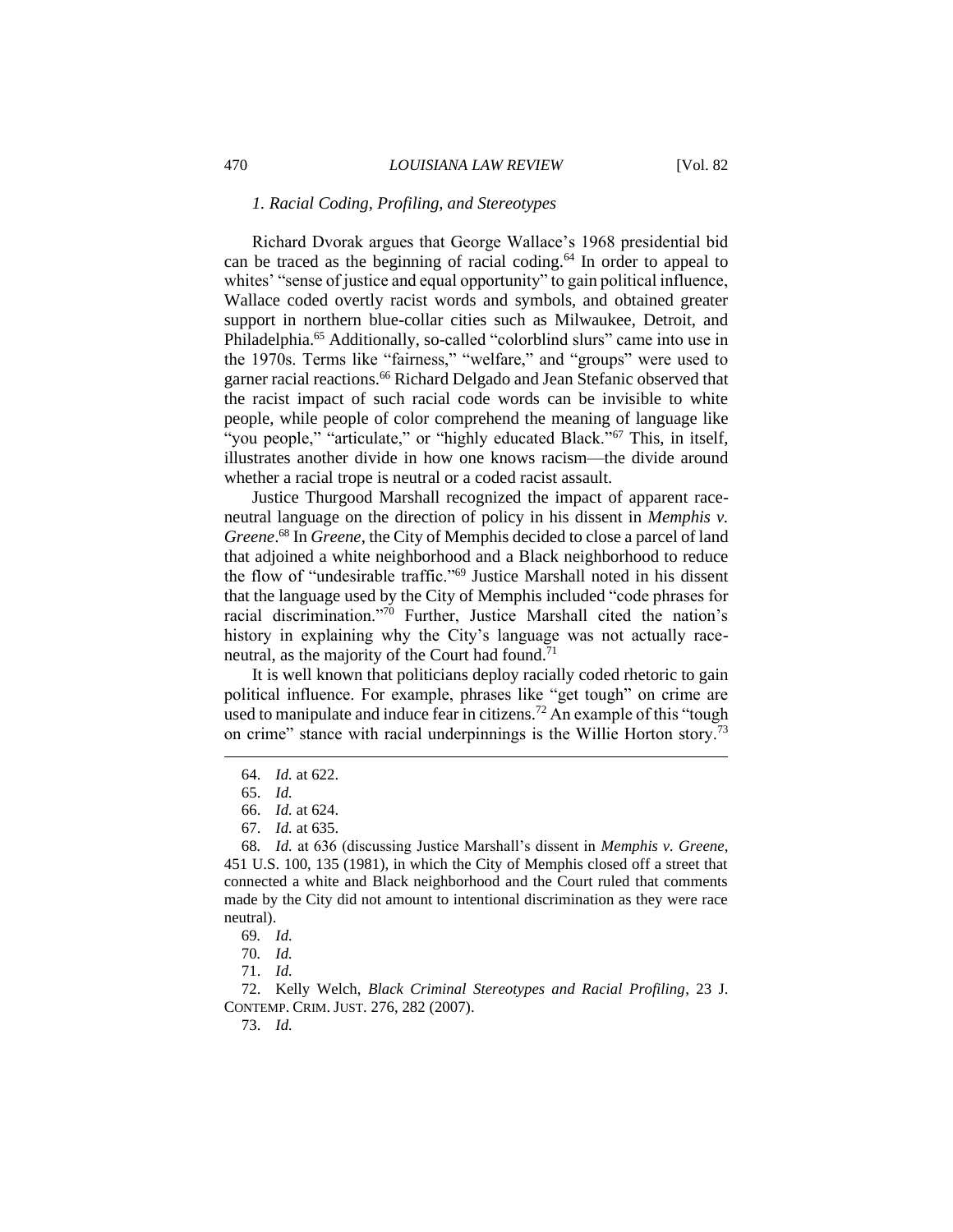Horton was a Black prison inmate who committed rape while on work furlough from prison in Massachusetts during the governorship of Michael Dukakis. This story was used in an advertising campaign in the 1988 presidential campaign against Governor Dukakis, the Democratic nominee, to prove Dukakis's weak stance on crime.<sup>74</sup> The Willie Horton campaign, in the words of Professor Kelly Welch, served "as the visual representation of a criminal predator for fearful Americans."<sup>75</sup> As the image of a Black man, it served as a symbol that argued that all Black men represented criminality.<sup>76</sup>

The media also has a long history of using such racial stereotypes. These portrayals have been common since the days of slavery, with newspapers announcing slave insurrections with racial terms and including narratives of slaves being predisposed to criminal  $\arctan 77$  In modern times, "urban" has become synonymous with "Black," and media stories often link "urban" with crime, welfare, and drugs.<sup>78</sup> In the wake of the police shooting of Michael Brown in Ferguson, the media constantly used terms such as "thug(s)" to describe both Brown and protestors, and further described Brown (who was a teenager at the time) as a "man," further showing how Black boys are not likely to be seen as "childlike."<sup>79</sup> In comparison, the white Sandy Hook Elementary School gunman, Adam Lanza, was described as a "sweet little boy."<sup>80</sup>

#### *2. Police and Violence*

Racial insubordination and hyper-incarceration of Blacks has cast them as hypermasculine, criminal, and unintelligent.<sup>81</sup> The term "implicit dehumanization" has been coined by Professor Goff to describe the unconscious association between Blacks and beasts, and holds great implications when it comes to policing. $82$  A study of the San Jose Police

<sup>74.</sup> *Id.*

<sup>75.</sup> *Id.*

<sup>76.</sup> *Id.*

<sup>77.</sup> Bryan Adamson, *Thugs, Crooks, and Rebellious Negroes: Racist and Racialized Media Coverage of Michael Brown and the Ferguson Demonstrations*, 32 HARV. J. RACIAL & ETHNIC JUST. 189, 221 (2016).

<sup>78.</sup> *Id.* at 224.

<sup>79</sup>*. Id.* at 232, 236.

<sup>80.</sup> *Id.* at 245.

<sup>81.</sup> L. Song Richardson & Phillip Atiba Goff, *Interrogating Racial Violence*, 12 OHIO ST. J. CRIM. L. 115, 120 (2014).

<sup>82</sup>*. Id.* at 121, 123.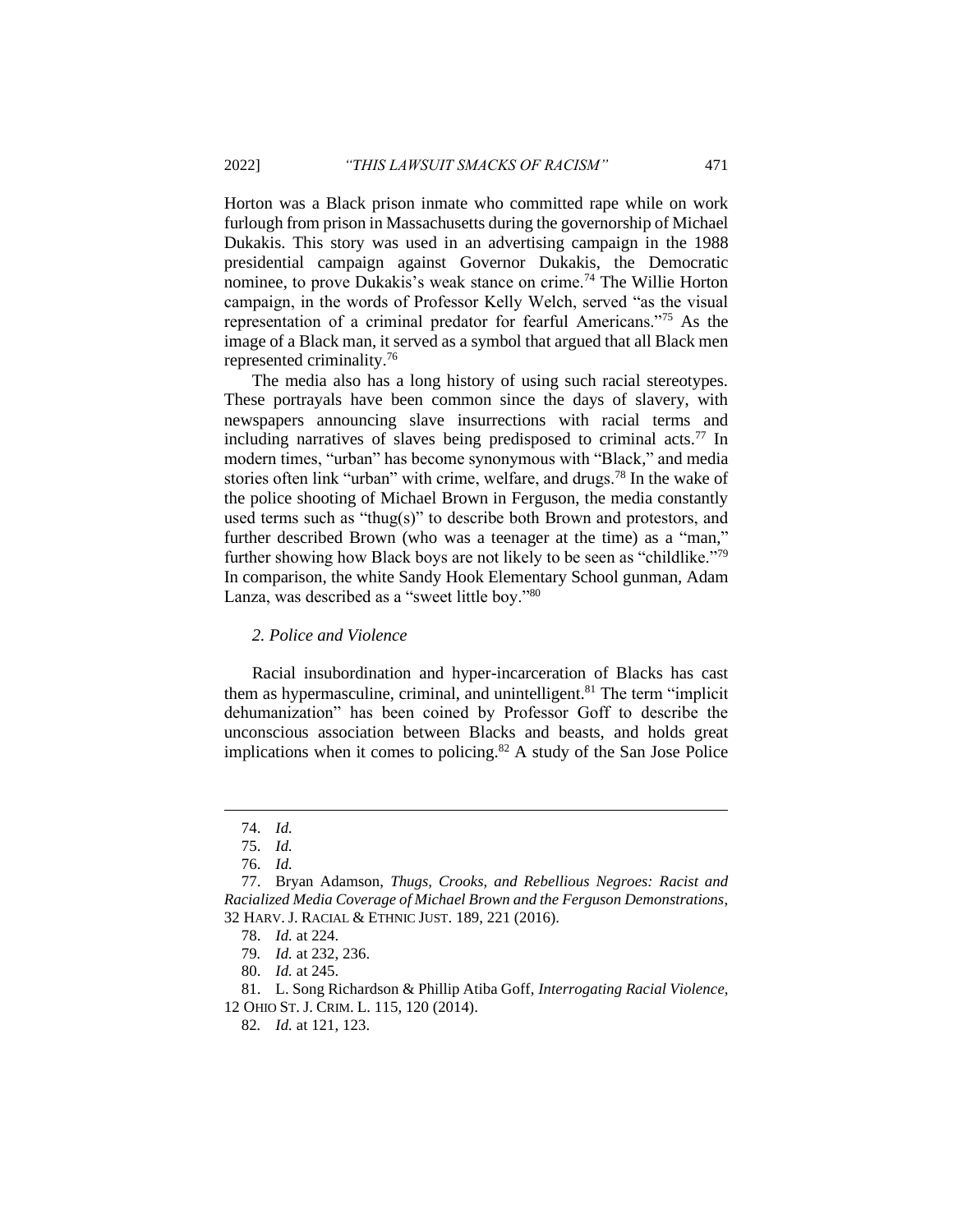Department looked at the relationship between masculinity threat<sup>83</sup> and the use of police officer force, finding that officers who were more insecure about their masculinity were more likely to use force against Black men, due to both unconscious and conscious stereotypes of poor, urban Black men as criminal, dangerous, and animal-like.<sup>84</sup>

#### *3. Immigration and Xenophobia*

Supreme Court Justices have not been shy when it comes to the overt use of racist language. Chief Justice William Rehnquist called Mexican children "wetbacks" and defended it on the grounds that it carried "currency in his part of the country" after Justice Marshall objected to its use.<sup>85</sup> However, in judicial opinions, the Supreme Court has implemented metaphors when deciding immigration-related cases.<sup>86</sup> In *Plyler v. Doe*,<sup>87</sup> the Supreme Court uses "shadow population" to describe undocumented immigrants and other language such as "sealing" our borders and problems being caused by the "influx of uncountable millions."<sup>88</sup> In oral arguments, the Supreme Court has further refrained from referring to an undocumented immigrant by his name, but rather used "the illegal alien" or "the alien" to describe the person.<sup>89</sup>

Legislation has been passed under the guise of enforcing immigration law but used to target certain groups such as Latinos. For example, Arizona's SB 1070 essentially made it permissible to racially profile those who appeared to be in the country illegally, with supporters failing to cite non-ethnic factors as the basis for enforcement.<sup>90</sup> Rob Haney, the Maricopa County Republican Party Chairman, made statements with implicit racial appeals regarding the Act using terms such as "invaded,"

<sup>83.</sup> Richardson and Goff define "masculinity threat" as "the fear of being judged to be insufficiently masculine." *Id.* at 125. They root this in gender theory, which explains that masculinity, as a social construction, is performed and thus perceived. Thus, masculinity threat is the fear that others will perceive a person as insufficiently manly in one's identity. *Id.* at 125–26.

<sup>84.</sup> *Id.* at 136.

<sup>85.</sup> Keith Cunningham-Parmeter, *Alien Language: Immigration Metaphors and the Jurisprudence of Otherness*, 79 FORDHAM L. REV. 1545, 1547 (2010).

<sup>86.</sup> *Id.* at 1559.

<sup>87.</sup> Plyler v. Doe, 457 U.S. 202 (1982).

<sup>88.</sup> Cunningham-Parmeter, *supra* note 85, at 1561–63.

<sup>89.</sup> *Id.* at 1565.

<sup>90.</sup> Lilian Jiménez, *America's Legacy of Xenophobia: The Curious Origins of Arizona Senate Bill 1070*, 48 CAL. W. L. REV. 279, 304 (2012).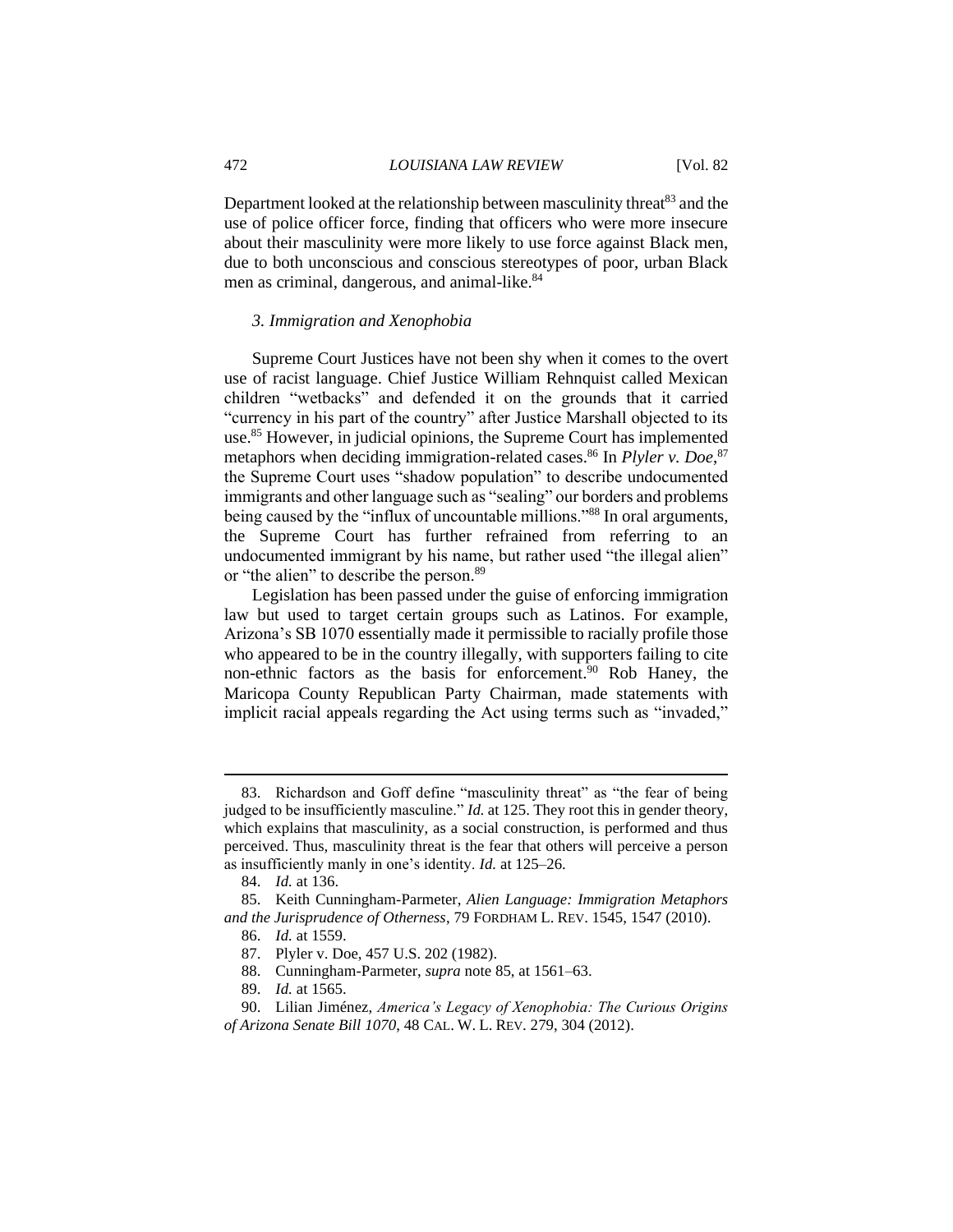"illegal," "costing the taxpayer," and "enforcing our laws," with "invasion" being a favorite among proponents of strict immigration laws.<sup>91</sup>

#### *4. Racial Tropes*

"Welfare Queen" was a racial trope used to categorize a particular type of Black woman.<sup>92</sup> This Black woman was categorized as unintelligent yet smart enough to trick the government out of billions of dollars; she was also uneducated, yet informed enough to make a business out of reproductive organs.<sup>93</sup> She was well-illustrated as a Black woman, usually a Black teenage mother who continuously has children to increase her government benefits, lives in public housing, and waits for her monthly check.<sup>94</sup> The Welfare Queen phenomena was a political tool used to belittle Black women.<sup>95</sup> The political, sociological, and economic disadvantages of the Black household created more single Black women as heads of households, which resulted in the dependency on governmental assistance.<sup>96</sup> This later resulted in the cycle of the Welfare Queen birthing new generations of welfare dependents that rely on the state for financial assistance.<sup>97</sup>

The Welfare Queen was subjected to ridicule in the Trump administration as well.<sup>98</sup> In the 2016 election, President Trump utilized the term "Welfare Queen" to express that Black women were stealing "American democracy" through voter fraud.<sup>99</sup> The twenty-first century Welfare Queens are still brown, female, and poor, but instead of utilizing the government to pay their wages, they are instead being called "voter fraud tricksters."<sup>100</sup> The new definition of the Welfare Queen was created because of the lack of trust white Americans had for Black female

<sup>91.</sup> *Id.* at 305–07.

<sup>92.</sup> Khiara M. Bridges, *Wily Patients, Welfare Queens, and the Reiteration of Race in the U.S*., 17 TEX. J. WOMEN & L. 1, 13 (2007).

<sup>93.</sup> *Id.*

<sup>94.</sup> *Id.*

<sup>95.</sup> *Id.* at 14.

<sup>96.</sup> Camille Gear Rich, *Reclaiming the Welfare Queen: Feminist and Critical Race Theory Alternatives to Existing Anti-Poverty Discourse*, 25 S. CAL. INTERDISC. L.J. 257, 274 (2016).

<sup>97.</sup> *Id.* at 261.

<sup>98.</sup> Catherine Powell & Camille Gear Rich, *The "Welfare Queen" Goes to the Polls: Race-Based Fractures in Gender Politics and Opportunities for Intersectional Coalitions*, 108 GEO. L.J. (19TH AMEND.) 105, 109 (2020).

<sup>99.</sup> *Id.* at 110.

<sup>100.</sup> *Id.*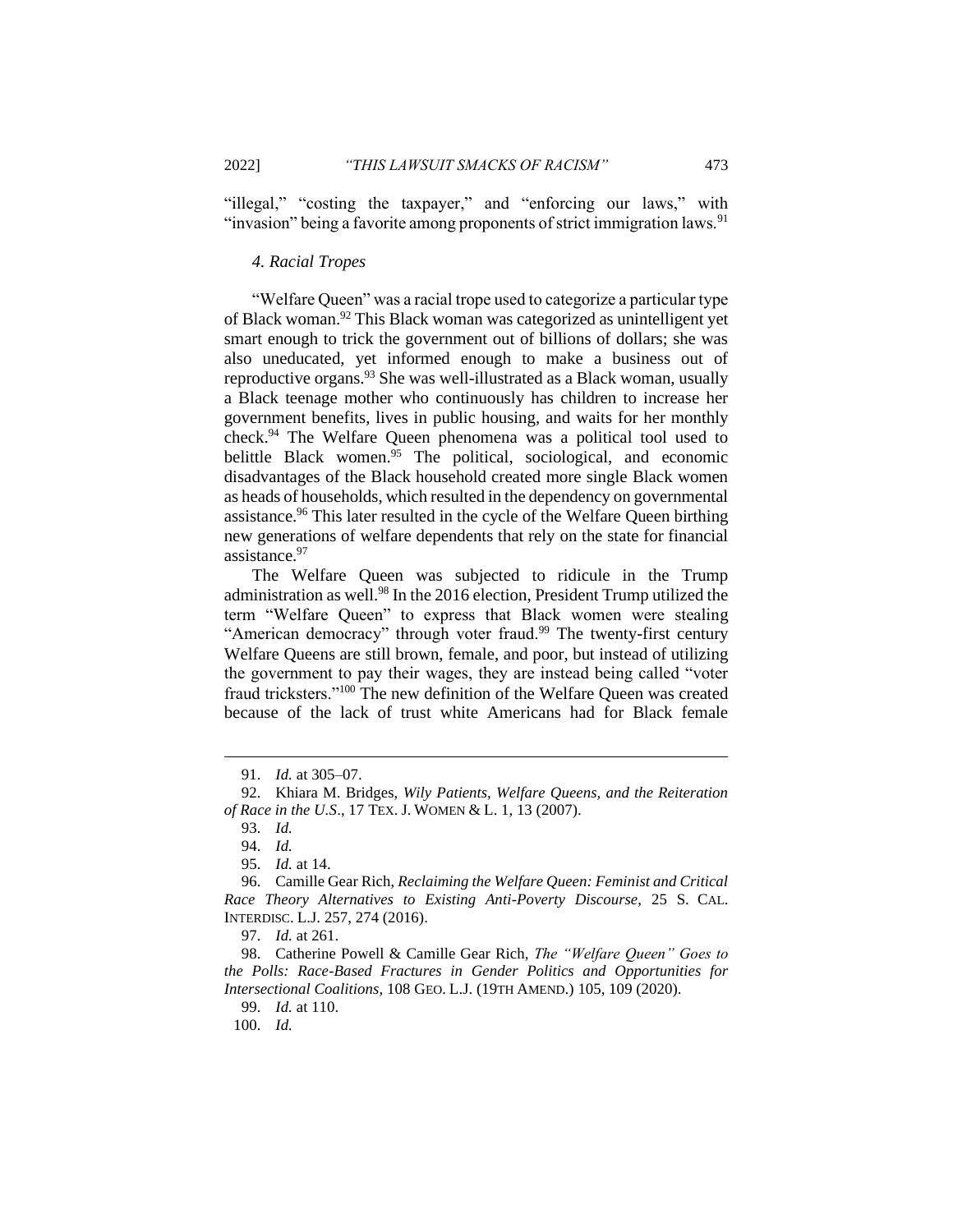Americans who had the ability to vote. It is believed that Black Americans are unworthy of the franchise because they are incompetent and a waste.<sup>101</sup>

#### *5. Racism/Implicit Bias*

Racism will truly never leave if we continue to use the language that separates us.<sup>102</sup> Throughout the Obama administration, the phrase "first black president" was penciled everywhere.<sup>103</sup> Spotlighting Obama's blackness in this context demonstrates how racial terms can become political, thus allowing us to hear it in a customary and uncritical way, and effectively allowing acceptance of the divisive racialized discourse.<sup>104</sup> Racial language is a mechanism used to continually divide the country, and those terms have been included throughout American history.<sup>105</sup> Racial terminology is included in state constitutions as well as the U.S. Constitution, which stated that Blacks were three-fifths of a person.<sup>106</sup>

Many people believe that we live in a post-racial era.<sup>107</sup> What society should really understand is that deaths such as Trayvon Martin's are perfect examples proving that we are not in a post-racial era.<sup>108</sup> A postracial society cannot come to fruition if mechanisms such as implicit bias still exist. Implicit bias in some cases comes from negative stereotypes about Black people.<sup>109</sup> Social science further provides insight as to how white people always seem to "see" a weapon in the hands of a Black person, when in actuality one is not there.<sup>110</sup>

Implicit bias does not just affect society, but our judicial system as well.<sup>111</sup> The decision makers in our court systems have an element of implicit bias based on their human beliefs.<sup>112</sup> In other words, the judges and juries that make the critical determinations in the judicial system suffer from implicit bias like all human beings. Understanding what implicit bias

<sup>101.</sup> *Id.* at 111.

<sup>102.</sup> SpearIt, *Enslaved by Words: Legalities & Limitations of "Post-racial" Language*, 2011 MICH. ST. L. REV. 705, 712 (2011).

<sup>103.</sup> *Id.* at 726.

<sup>104.</sup> *Id.* at 709.

<sup>105.</sup> *Id.* at 720.

<sup>106.</sup> *Id.* at 711.

<sup>107.</sup> Cynthia Lee, *Making Race Salient: Trayvon Martin and Implicit Bias in a Not Yet Post-Racial Society*, 91 N.C. L. REV. 1555, 1560 (2013).

<sup>108.</sup> *Id.*

<sup>109.</sup> *Id.*

<sup>110.</sup> *Id.*

<sup>111.</sup> *Id.*

<sup>112.</sup> *Id.*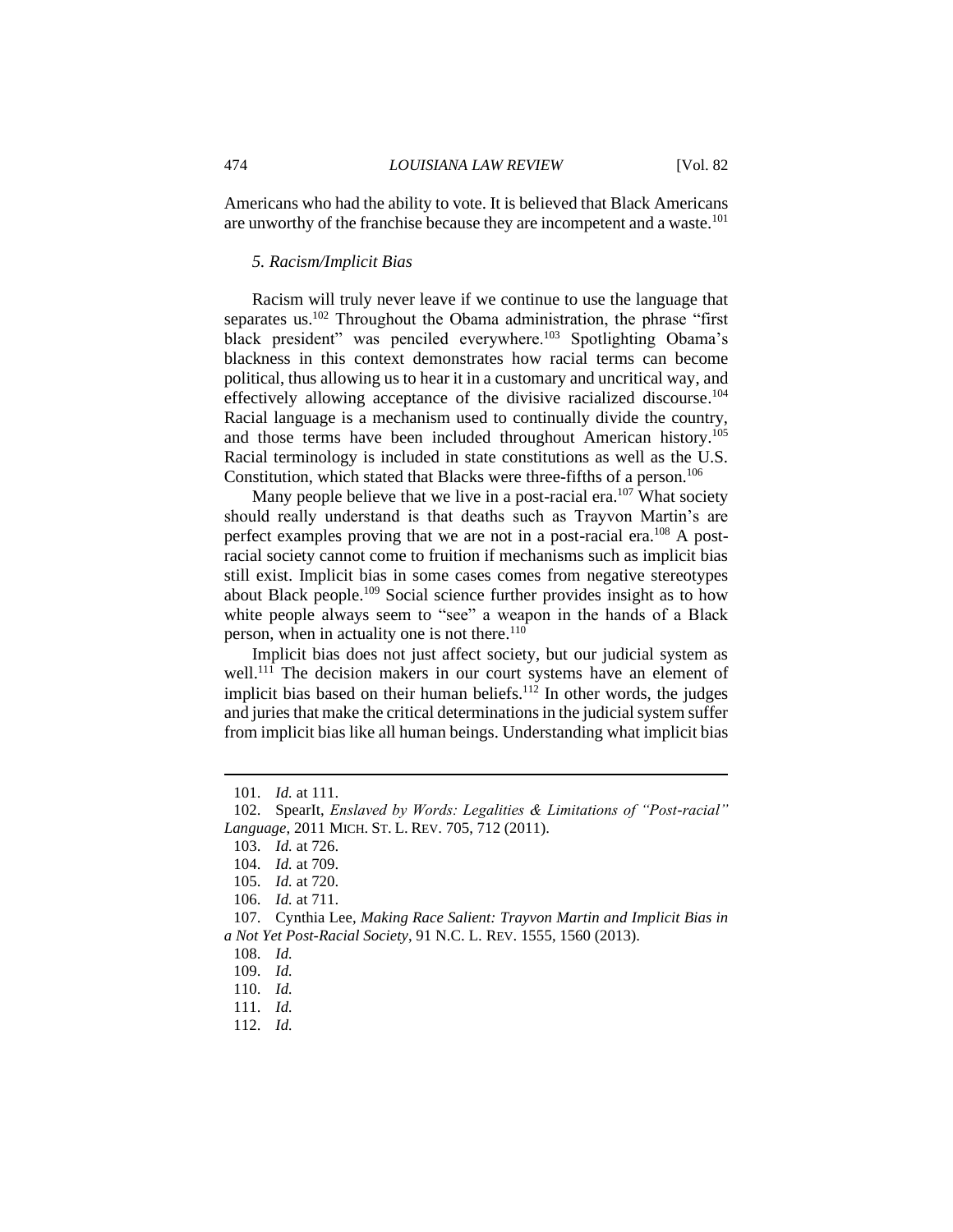is and understanding where it comes from are two dynamically different things. $113$ 

#### *6. The 2020 Election Through the Lens of Racial Coding*

Racial language continuously divides the country.<sup>114</sup> This remains true in the second decade of the twenty-first century. This is obvious. The question is whether the racial tropes we have explored in this section are fairly imputed to the actions of the Trump Campaign, the agents of that campaign, or to President Trump personally. The evidence would suggest that the Trump Campaign and President Trump's own rhetoric deployed racial code.

Racial tropes that equate Blacks with criminality and violence persist, and it is well documented that Trump's rhetoric through tweeting and otherwise portraying Black people protesting as thugs continues to dehumanize them. For example, during the 2020 Presidential debate, Trump stated that he was "the least racist person in this room."<sup>115</sup> Selflabeling as the *least* racist person still results in disassociating from minority communities and yet manages to speak to white voters who may feel the same way and are not self-aware of their actions or inactions that may show otherwise. In this sense, it is clear that Trump's rhetoric seeks to speak to a new type of racial coding through appealing to an extremist white base that has openly sought to foment racial division.

Yet, read as coded racial rhetoric, this tactic further promotes the white radical voters' belief that Trump is about fairness and understands the needs of the people. He tweeted "go home now" and that they were "very special" as a means to diffuse the Capitol Insurrection.<sup>116</sup> This fosters an insulation from accusations of racist acts. Moreover, the distinction between how he treated his supporters and how he treated Black protesters in the BLM context appears to be a racial dog whistle tactic<sup>117</sup> that

<sup>113.</sup> Cunningham-Parmeter, *supra* note 85, at 1561–63

<sup>114.</sup> SpearIt, *supra* note 102, at 721.

<sup>115.</sup> Jenna Amatulli, *Trump Says He's 'The Least Racist Person in This Room' at Final Presidential Debate*, HUFFPOST (Oct. 22, 2020, 11:21 PM),

https://www.huffpost.com/entry/trump-kristen-welker-least-

racist\_n\_5f923e9dc5b686eaaa0fb460 [https://perma.cc/B88K-XLD8].

<sup>116.</sup> Madani, supra note 40.

<sup>117.</sup> A racial dog whistle tactic is another way of using racial code to signal a racial disparagement against a minority group. Indeed, the Merriam-Webster dictionary defines the figurative meaning of a dog whistle as "a coded message communicated through words or phrases commonly understood by a particular group of people, but not by others." *What's the Political Meaning of 'Dog*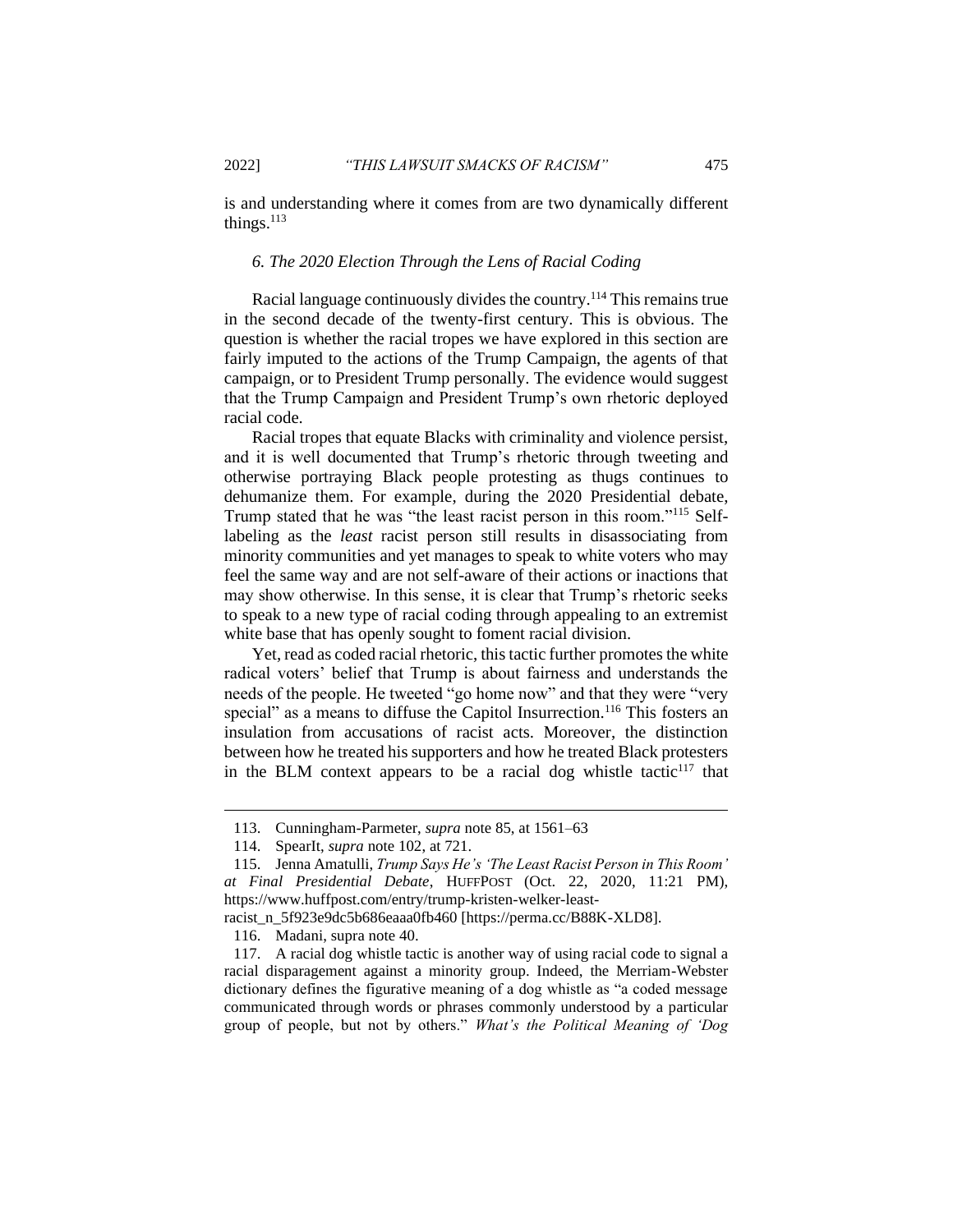implicitly distinguishes on a discriminatory basis. He treats one group as violent yet praises another group as very special even though the insurrection was violent.

It is through this lens that we must examine the political tactics of using litigation and propagating the myth of voter fraud to question the outcome of the election. Many of the counties that Trump demanded a recount in had a higher Black or minority population. In the state of Wisconsin, for example, Trump did not demand a recount for the entire state, but instead focused on the Dane and Milwaukee counties, which were not only Biden-leading counties but also counties that have a higher Black and minority population. Milwaukee's Black residents make up about 27% of the Black population in the state. Dane County has a higher Black population as well but is also home to liberals and students from University of Wisconsin.<sup>118</sup> As opposed to Wisconsin, Trump requested the recount of the state of Georgia because of the shocking results of Biden winning the electoral votes. The last time Georgia went blue was in 1992.<sup>119</sup> Trump demanded a recount because Fulton County, which has a higher Black population, and the surrounding counties were able to get more Black people to vote than ever before.

These few examples illustrate the point that the discourse surrounding the illegitimacy of the 2020 presidential election can be read as containing

lawsuits/2020/12/12/e3a57224-3a72-11eb-98c4-25dc9f4987e8\_story.html [https://perma.cc/9SBW-9WPJ].

*Whistle'?: A Message Only Some Can Hear*, MERRIAM-WEBSTER, https://www.merriam-webster.com/words-at-play/dog-whistle-political-meaning [https://perma.cc/P2JT-5RSM]. Indeed, this topic has been explored at length in IAN HANEY LOPEZ, DOG WHISTLE POLITICS: HOW CODED RACIAL APPEALS HAVE REINVENTED RACISM AND WRECKED THE MIDDLE CLASS (Oxford University Press 2015).

Thus, in this context, the racial code (or dog whistle) of treating BLM protesters disparagingly while treating January 6 insurrectionists virtuously equates to using discriminatory tropes against supporters of the cause of racial minorities while praising the arguably white supremacist motives of the insurrectionists. Moreover, as coded rhetoric, these claims are insulated from being directly shown as racially derogatory.

<sup>118.</sup> Kate Brumback, *Georgia Counties Set to Start Recount Requested by Trump*, AP NEWS (Nov. 23, 2020), https://apnews.com/article/election-2020-joebiden-donald-trump-georgia-state-elections-

<sup>352</sup>e729f14a243b98fdefda94ff164ce [https://perma.cc/8Q7Q-TVR9].

<sup>119.</sup> *See* Rosalind S. Helderman & Elise Viebeck, *'The Last Wall': How Dozens of Judges Across the Political Spectrum Rejected Trump's Efforts to Overturn the Election*, WASH. POST (Dec. 12, 2020, 1:12 PM), https://www.washingtonpost.com/politics/judges-trump-election-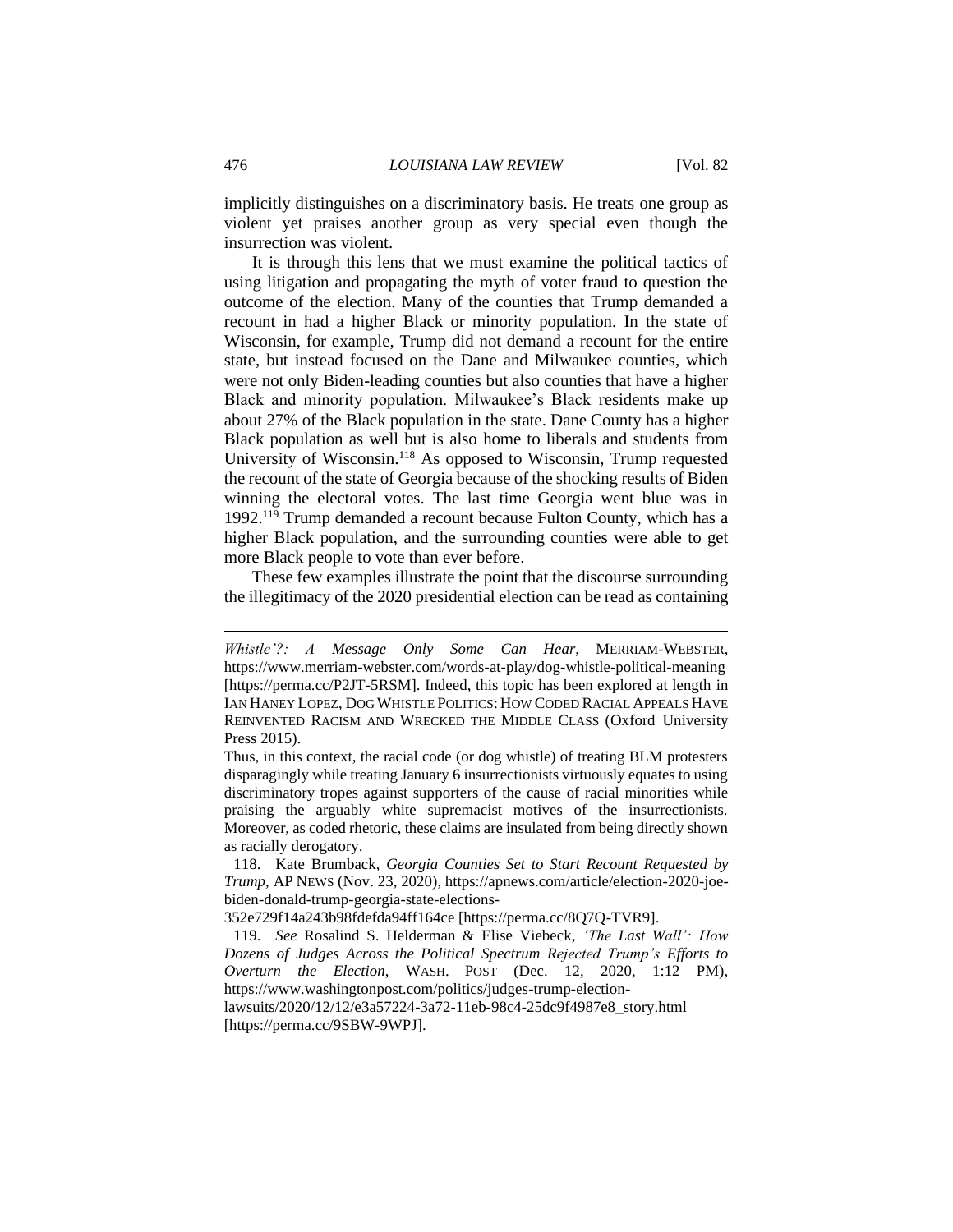racial undertones that render invisible racist intent. The discussion of "illegitimate voters" can also be fairly read to attack undocumented individuals, and the voting litigation targeted areas with large minority presence. This implicitly invokes race without the use of racist or racial language. The promotion of the idea of voter fraud is a combination of implicit bias, stereotyping, engraining of racial perceptions, and years of systemic racism, indirectly calling voters of color unworthy of voting; therefore, questioning their vote has become a tactic to delegitimize the minority vote. In this sense, the rhetoric of the Trump Campaign in the substance of its politics as well as the strategy it deployed to contest a fairly executed election may be fairly perceived as racially coded.

#### IV. REMEDIES AND RACIAL REALISM: A DISCONNECT IN THE LAW

The conclusion that the attacks on the 2020 election—whether by rhetoric, litigation, or insurrection—may be fairly racially coded leaves us to contemplate the larger question with which this Essay began: If one would consider this conduct racist, ought that, in and of itself, provide a remedy against suppressive voting policies or the lawsuits themselves?

As I suggested earlier on, the traditional conception of the legal issues here would suggest that the answer is no. In the background of all this discourse is the constitutional commitment to the First Amendment of the U.S. Constitution and the protection of freedom of speech, which ultimately includes what might be considered racist speech. Thus, as one might contemplate, the speech at issue here cannot in and of itself be the target of limitation by the government, for it would put the government in the position of discriminating based on the content of the speech and making implicit judgments about the message provided.

As a second matter, the question of whether the speech or the litigation "smacks of racism," as Justice Karofsky put it, was not determinative to the outcome of that litigation itself. Indeed, the courts almost uniformly came down on the side of the Biden Campaign in the face of the voter fraud and election malfeasance claims made by the Trump Campaign. There was no proof, and thus no grounds to grant nearly any of the many lawsuits brought forward.<sup>120</sup> And this, as was often touted, was the success of the rule of law.<sup>121</sup> Indeed, as one court chose to emphasize, "Democracy

<sup>120.</sup> *Id.*

<sup>121.</sup> *See, e.g.*, Artemio V. Panganiban, *Defeat for Trump, Victory for Rule of Law*, INQUIRER (Dec. 27, 2020, 4:03 AM), https://opinion.inquirer.net/136462/ defeat-for-trump-victory-for-rule-of-law [https://perma.cc/3J85-WET9] (noting that "the rule of law is much alive in the US, and that after losing its way during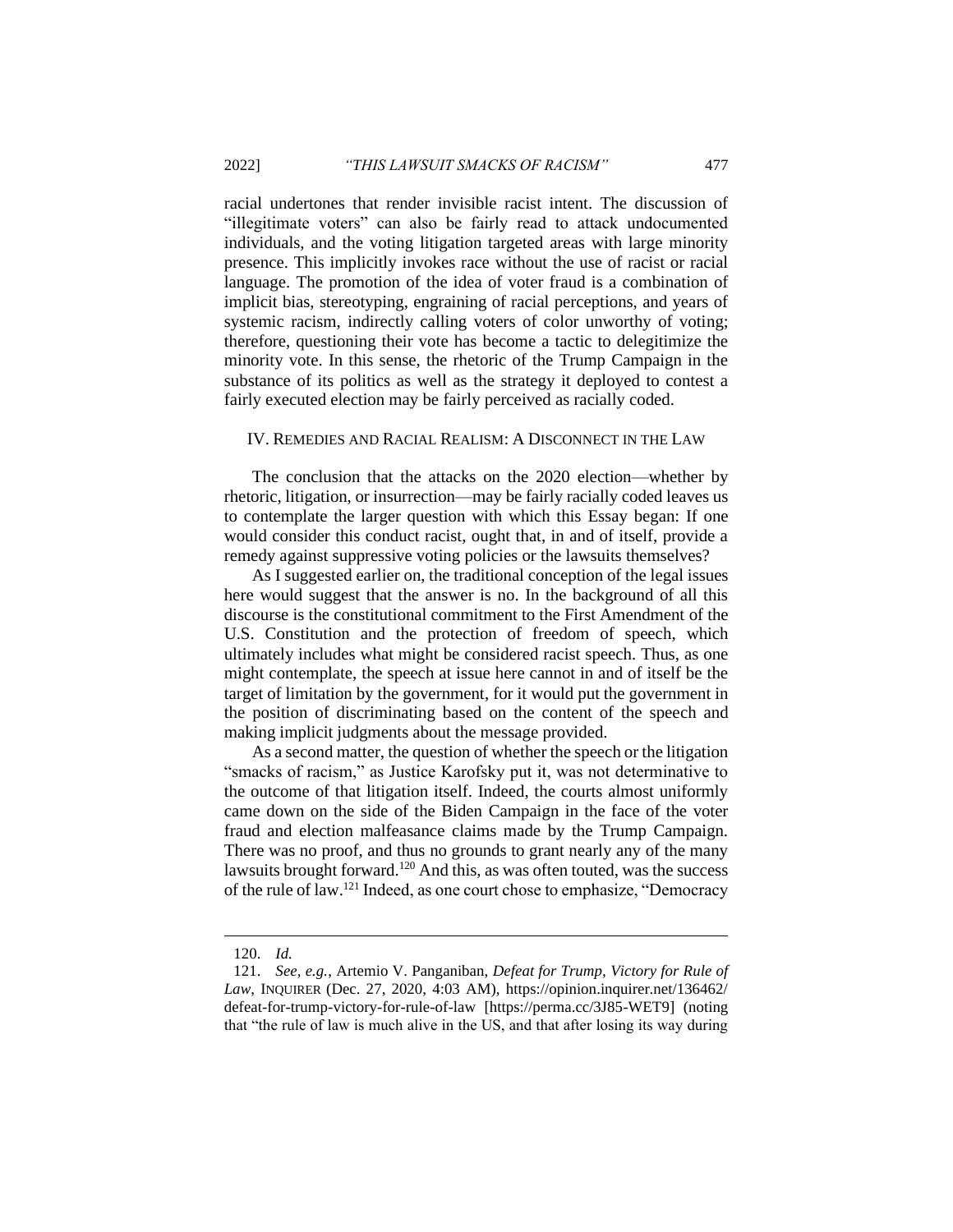depends on counting all lawful votes promptly and finally, not setting them aside without weighty proof. The public must have confidence that our government honors and respects their votes."<sup>122</sup>

This is a victory, as far as it goes.

But the larger quandary revolves around the fact that as this Essay goes to press, a number of states are using the crisis of confidence created by the outcome of the election as justification for limiting laws that provide access to the vote, and that those rules will likely impact people of color more harshly. As noted earlier, this rationale has served to justify what some would call a new wave of voter suppression. Moreover, if the claims developed in this Essay are to be believed, this underlying rationale of a crisis of confidence is predicated on racially coded rhetoric that served to stoke those same fears. In essence, the suggestion in attacking the voting strength of people of color in urban areas through rhetoric, litigation, and now legislation, is that those areas are dangerous. The suggestion made by some is that such strength of the right to vote by people of color is a threat to the current political structure, and thus the use of racially coded rhetoric as a means to motivate suppressive legislation is a ploy to maintain power.<sup>123</sup> Indeed, as one news story said while discussing the changes ongoing in Texas, and quoting Myra Perez of the Brennan Center for Justice at New York University School of Law, "Their manipulation has got a shelf life, and I think that's part of the reason why they're so desperate to do it right now because they see the end. They see what's coming down the road for them."<sup>124</sup> That "end" likely refers to the end of the GOP's goal of maintaining traditional racial dominance.

Given this, it may well be the case that the coded racial rhetoric is a preservation mechanism to deploy the strategies of voter suppression to maintain power. This pattern in itself is consistent with the strategies of the Jim Crow era, where hyperregulation of the franchise through poll taxes, literacy tests, understanding tests, and the like was used as a means

the last four years, that mighty country could now be looked up to by the free world for leadership").

<sup>122.</sup> Donald J. Trump for President, Inc. v. Sec'y of Pa., 830 F. App'x 377, 390–91 (3d Cir. 2020).

<sup>123.</sup> *See* Alexa Ura, *Texas Republicans Begin Pursuing New Voting Restrictions as They Work to Protect Their Hold on Power*, TEX. TRIBUNE (Mar. 22, 2021, 9:00 AM), https://www.texastribune.org/2021/03/22/texas-republicans-voting-restrict ions/ [https://perma.cc/DQ6H-8SJZ] ("The wave of new restrictions would crash up against an emerging Texas electorate that every election cycle includes more and more younger voters and voters of color. They risk compounding the hurdles marginalized people already face making themselves heard at the ballot box.").

<sup>124.</sup> *Id.*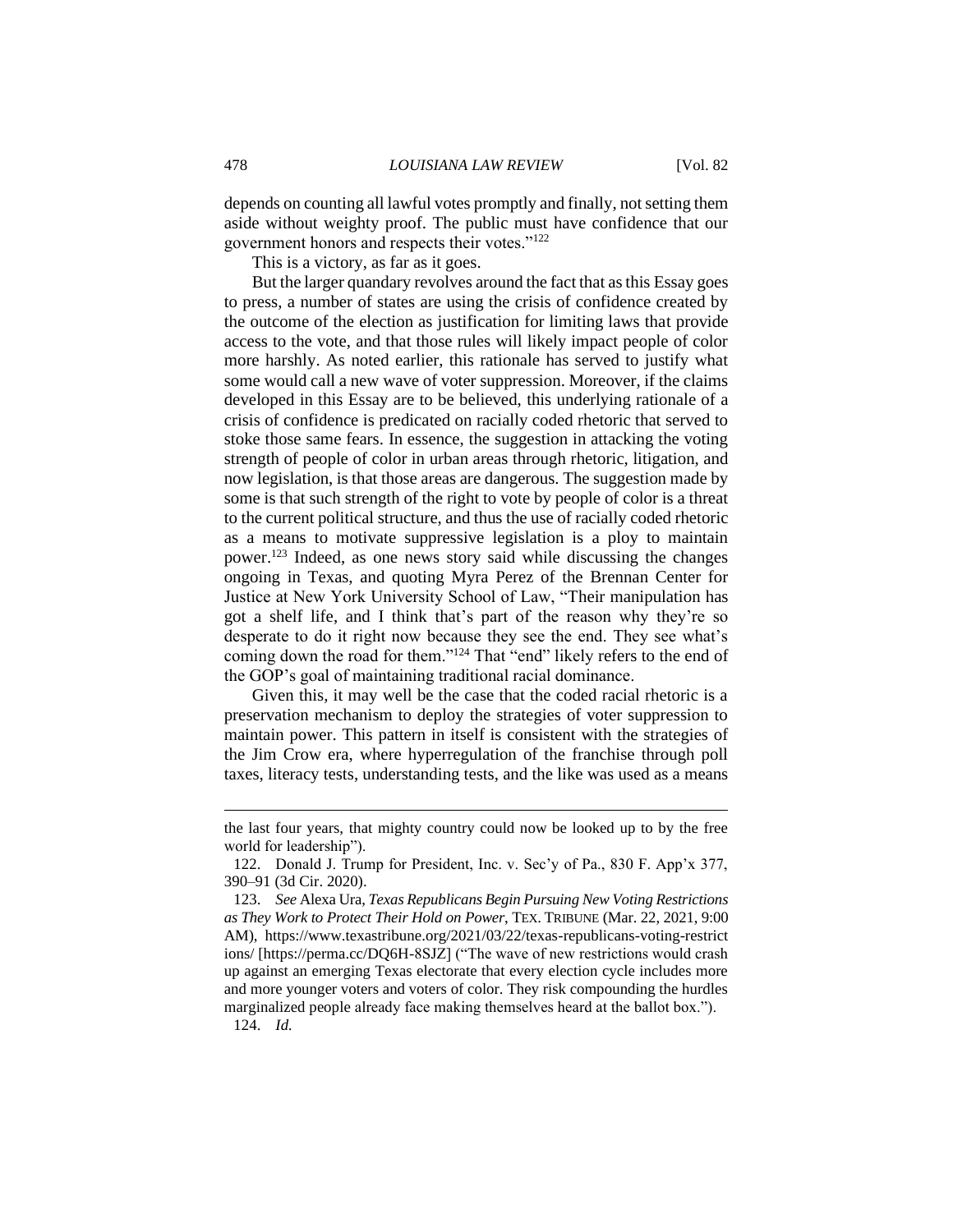to reverse the gains of Reconstruction and to prevent Black voting strength from disrupting the power held by the white majority. In the Jim Crow era, the threat to the franchise was expressed in terms of unworthiness and dangerousness of the individual voters, and that unworthiness was made manifest in practices like felon disenfranchisement. These practices were easily seen in the context of racial code and for their antidemocratic effects.

If we read the account of 2020 and 2021 offered here as one of racially coded rationales motivating voter suppression, one cannot help but conclude that this history of exclusion on the basis of race may well be repeating itself in a modified form. Certainly, the forms of exclusion cannot be as complete in the twenty-first century as they were in the twentieth, but the exclusionary ideology as a means of preserving power in an increasingly multicultural and multiracial world raises the specter of inequality of the vote.

Of course, the ultimate advantage of racial code seen through the lens of voting rights realism is that the desire to suppress remains real and salient, but it also is plausibly invisible enough from the consideration of the courts seeking to apply antidiscrimination law in voting. In this context, it means that claims of election integrity are the guise of the motivation for these new laws, but seen in the context of the 2020 election, it becomes plausible that this was racially coded discriminatory motivation. Yet for purposes of the Voting Rights Act or the U.S. Constitution, that connection is insufficient to merit questioning the laws themselves. As noted at the beginning of this Essay, the law requires evidence of disparate impact in terms of the law itself or evidence of discriminatory motivation that, either expressly or through the clearest inference of circumstantial evidence, would deem the law discriminatory. Racial code and its veil of neutrality allows avoidance of this scrutiny by allowing the plausible deniability of this discriminatory animus. And a facially neutral rationale for a more restrictive voting policy is sufficient under current law.<sup>125</sup>

This leaves open the disturbing possibility that the motivations for racial voter suppression can remain invisible, but the effects thus protected will not have a remedy in the courts. This becomes clearer as we recognize that it may be possible for the Supreme Court to limit the reach of the Voting Rights Act itself, and the disinformation around the election accelerated by social media and persuasive enough to bolster the

<sup>125.</sup> *See* Crawford v. Marion Cnty. Election Bd., 553 U.S. 181 (2008) (upholding Indiana's 2005 voter identification law on a facial challenge in part on the rationale that the state had an interest in preventing voter fraud).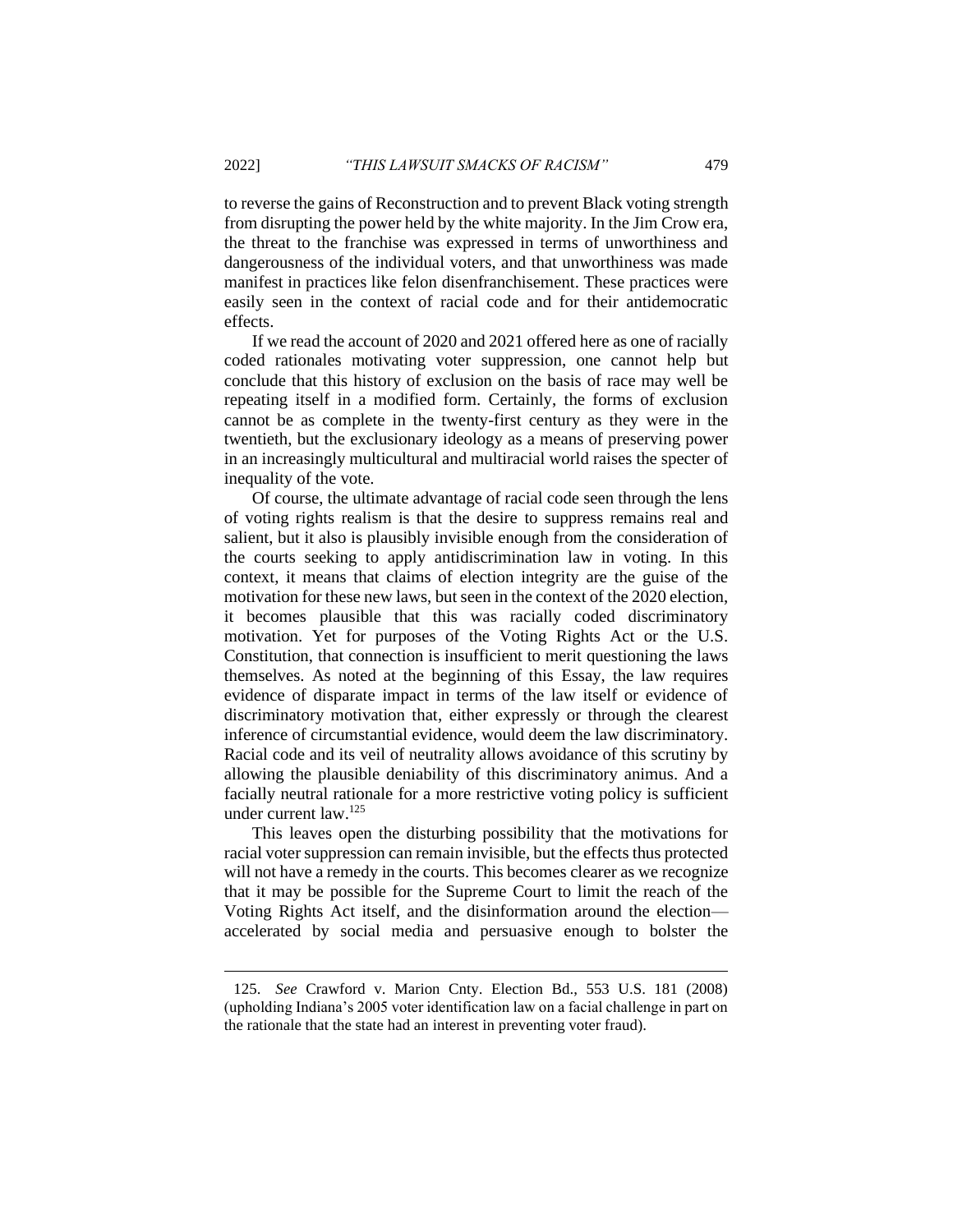worldview of those who believe it—will be sufficiently persuasive to lawmakers and their supporters to encourage more of these laws rather than fewer of them. The disconnect from the objective truth may continue to escalate and accelerate voter suppression in the states that embrace it.

In this light, the only recommendation that this Essay can make is a reconsideration of the fundamental rules that allow this combination of disinformation, racial coding, and its resulting voter suppression to go forward. The 2020 election has taught us that the legitimacy of the electoral process relies on faith in the political process. That faith can be easily eroded by disinformation, and the argument of this Essay is that the disinformation campaign of the 2020 election pushed forward by President Trump and his campaign was racially coded and sought to have a disparate racial impact. While it was not successful, the ideology persists and arguably motivates a new wave of racially suppressive voting laws. While the courts remain the ultimate recourse for those laws once passed, the larger problem of the allowance of disinformation to shape the structure of American democracy remains.

Perhaps the ultimate reconfiguration of the legal structure regarding voting rights is the only solution to these problems. Elections may need to be protected like critical infrastructure, and accordingly, different standards of proof may be necessary to change election laws to make them stricter. Indeed, as I have argued in *The Meme of Voter Fraud*:

Practically speaking, the evaluation of right to vote denial claims should be grounded in something greater than a mere assertion that the government's interest in abstract policy justifies a particular electoral rule. Courts should place the burden of proof on the government to demonstrate an actual electoral problem before changing a rule if that revised rule may exclude voters. A court may then determine whether or not the reason for the change is based in fact or on a meme. Further, courts should reject vague concerns for inchoate electoral dilemmas like "voter fraud." This method is the most useful and necessary intervention to counter the meme.<sup>126</sup>

That burden should extend to legislatures seeking to enact more restrictive voter requirements. The ultimate ability to exercise legislative power lies in the discretion the legislature has to make election changes on any rationale that appears neutral and reasonable. This would include baseless assertions of voter fraud. The same kind of firewall for democracy

<sup>126.</sup> Ellis, *The Meme of Voter Fraud*, *supra* note 13, at 914–15 (internal citations omitted).